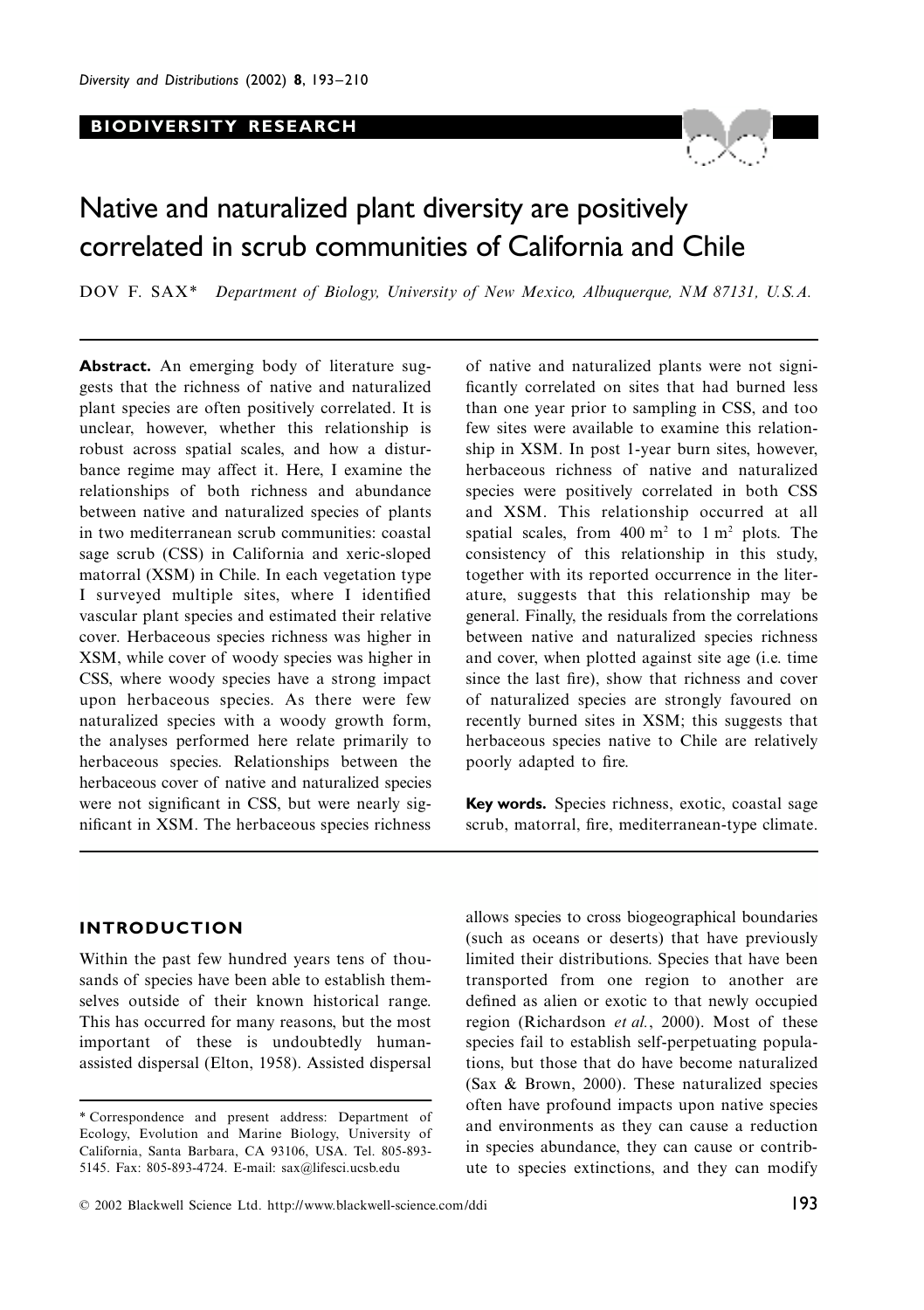entire ecosystems (e.g. Carlton, 1979; Ebenhard, 1988; Vitousek & Walker, 1989; D'Antonio & Vitousek, 1992; Woods, 1993; Fritts & Rodda, 1998; Mack & D'Antonio, 1998). Of course, not all naturalized species have negative effects on native biota; many show no detectable impact upon native species at all (Simberloff, 1981). Sometimes naturalized species even show a beneficial effect, e.g. by providing a critically limiting resource to native species, such as the overwintering sites that *Eucalyptus globulus* trees provide for monarch butterflies in California (Lane, 1993). Given the variety of effects that alien species may have, it is not surprising that their introduction, varying ability to become naturalized, and impact upon native species has elicited much attention in the ecological literature (e.g. Elton, 1958; Baker & Stebbins, 1965; Groves & Burdon, 1986; Drake *et al.*, 1989; Hengeveld, 1989; Kareiva, 1996; Williamson, 1996; Sax, 2002). Much of this work has focused on the effects of specific alien species upon specific native species or a specific native ecosystem (e.g. Vivrette & Muller, 1977; Mack, 1981; Schierenbeck *et al.*, 1994). Much work has also focused on the presumed differential ability of native systems with certain characteristics (such as biotic diversity or abiotic harshness) to repel the invasion of naturalized species (e.g. Crawley, 1987; Case, 1991; Richardson *et al.*, 1994; Burke & Grime, 1996; Moyle & Light, 1996; Tilman, 1997). Recently, however, researchers have begun to study the nature of these new amalgams of native and naturalized species themselves, by examining the relationship between the richness of the native and naturalized species that compose them (e.g. Lonsdale, 1999).

Most of these studies have compared richness values across regional floras. One drawback to this approach is that areas of different sizes are compared; this complicates analyses because larger areas are expected to have more native and more naturalized species by chance then smaller areas, which creates an artefact that can contribute to positive correlations between native and naturalized richness when the sample units vary in size. Nevertheless, because area does not account for all the variance in these relationships, these studies (with varying levels of confidence) still provide evidence of a positive relationship between richness of native and naturalized species in central California (Knops *et al.*, 1995), Kenya (Stadler *et al.*, 2000), North America and South Africa (Kruger *et al.*, 1989; MacDonald *et al*., 1989), Europe (Sax, 2001), from various (but primarily continental) sites around the globe (Rejmánek, 1996; Lonsdale, 1999), and on oceanic islands and island archipelagos (Sax *et al.* in review). In a few studies, researchers have standardized the area of their sample units, simplifying interpretations of these patterns. Planty-Tabacchi *et al.* (1996), at multiple landscape-scales, have shown a positive relationship between native and naturalized richness in riparian habitats of the United States and France. Stohlgren *et al.* (1999), at multiple local-scales (1 ha and smaller), have shown a positive relationship between native and naturalized richness in the Rocky Mountains of Colorado, but showed mixed results in the central plains of the United States, where richness of native and naturalized species was positively correlated only at larger scales, and negatively correlated at the  $1-m^2$  quadrat scale. Levine  $(2000)$ , at the remarkably small spatial scale of individual tussock patches within a riparian environment of California, has shown that the likelihood of a tussock containing naturalized plants is positively correlated with the number of native species present. From these studies a near-consistent pattern begins to emerge, where native and naturalized richness are positively correlated across sites and regions.

These empirical results are consistent with an emerging body of theoretical research. Huston (1994) suggested that conditions that favoured the growth and establishment of native species should also favour naturalized ones. In particular, he suggested that the process of colonizing a site should not be qualitatively different between the two groups. His work can be extrapolated to predict that species richness of native and naturalized species should often be positively correlated across sites. Recent work by Davis *et al.* (2000) suggests the conditions in which naturalized species should be able to invade communities. Specifically, they propose that communities should be susceptible to invasion when resource availability is increased beyond the ability of resident species to uptake the available resource supply, such as during the period following a disturbance. Therefore, invasion within communities should be episodic and communities that are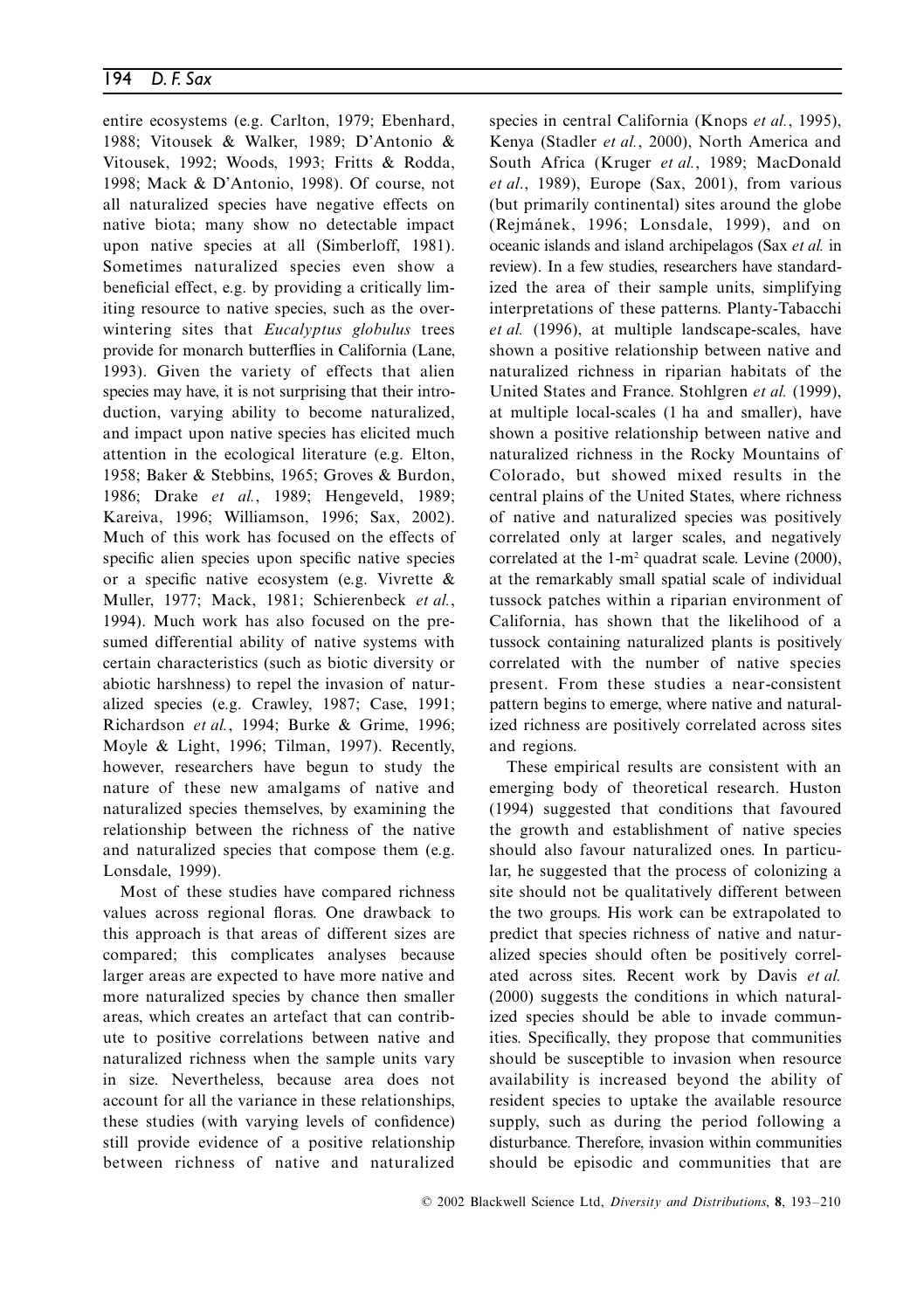disturbed should be more susceptible to invasion than those that are not. It remains unclear, however, whether there is an intersection between the theoretical reasoning of Huston (1994) and Davis *et al.* (2000). For example, should native and naturalized species richness be positively correlated across sites that are recently disturbed, or is some type of a time-lag expected? Further, it remains to be determined whether positive correlations between native and naturalized richness are truly expected to be common to many environments, or whether the small number of studies conducted thus far (both empirically and theoretically) have led to spurious conclusions.

To examine these relationships, I used ecosystems in two regions with a mediterranean-type climate: southern California and central Chile. These two regions, of the five with this climate type, were chosen because they have the most highly analogous climates (Mooney *et al.*, 1970; Arroyo *et al.*, 1995); both regions are characterized by a temperate climate with winter precipitation and summer drought (Mooney *et al.*, 1970). Both regions have also been invaded by many naturalized plant species, with over 1000 naturalized in California and *c.* 600 naturalized in Chile (Matthei *et al.*, 1995; Randall *et al.*, 1998). One difference between them, however, is the historical presence in California, and the historical absence in Chile, of a disturbance regime dominated by fire (Rundel, 1981; Arroyo *et al.*, 1995; Keeley, 1995). Despite this difference between regions, and despite the largely independent origins of the plants inhabiting them, the closely similar climates shared by these regions have produced floras with many convergent characteristics (e.g. scleropherous leaves) and many convergent vegetation types: droughtdeciduous shrublands, evergreen shrublands, and so on (Mooney *et al*., 1970). Within these regions, however, different vegetation types have been invaded by proportionately different numbers of naturalized species (Kruger *et al.*, 1989). Because most invaders to these regions are species of herbs and grasses, with relatively few shrubby, arborescent, or otherwise woody species, certain types of vegetation, such as grasslands, have been invaded by many species, while other types of vegetation, such as evergreen shrublands have been invaded by fewer species (Kruger *et al.*, 1989; Randall *et al.*, 1998). Examining relationships between native and naturalized species in vegetation types that lack significant variation in the number of native and/ or naturalized species is problematic, i.e. it is difficult to make comparisons between native and naturalized species in environments that have been so heavily invaded that few native species persist, or in environments that have been so little invaded that few naturalized species are present. One mediterranean-vegetation type that has been invaded by many naturalized species, but which still retains many native species, is drought-deciduous scrub or shrublands, which contain shrubs as well as a well-developed understorey of herbs and grasses.

Here, I examine the relationships between native and naturalized plant species richness and abundance in two mediterranean-type communities: coastal sage scrub (CSS) in southern California and xeric-sloped matorral (XSM) in central Chile. These two analogous vegetation types have similar environmental characteristics, similar physical structures, largely independent native floras, have been invaded by many naturalized species (while still maintaining high native plant diversity), and differ in their historical association with a fire regime (Mooney *et al.*, 1970; Rundel, 1981; Arroyo *et al.*, 1995; Keeley, 1995; Matthei *et al.*, 1995; Randall *et al.*, 1998). Within these vegetation types, I recorded species richness and foliar cover of vascular plants across local sites that varied in their recent exposure to fire, using a nested sampling design that allowed for an examination of species richness relationships at decreasing spatial scales. To provide a context for this study, I first compare vegetation types and examine their patterns of succession following fires. Second, I compare how species richness, as well as species cover, co-varies between native and naturalized species. Third, I examine the site variables that are predictors of native and naturalized richness. Lastly, I examine how fire differentially affects native and naturalized species in these two vegetation types.

## **STUDY SITES**

#### **California**

Sites were located in the Santa Monica Mountains, a coastal mountain range north of Los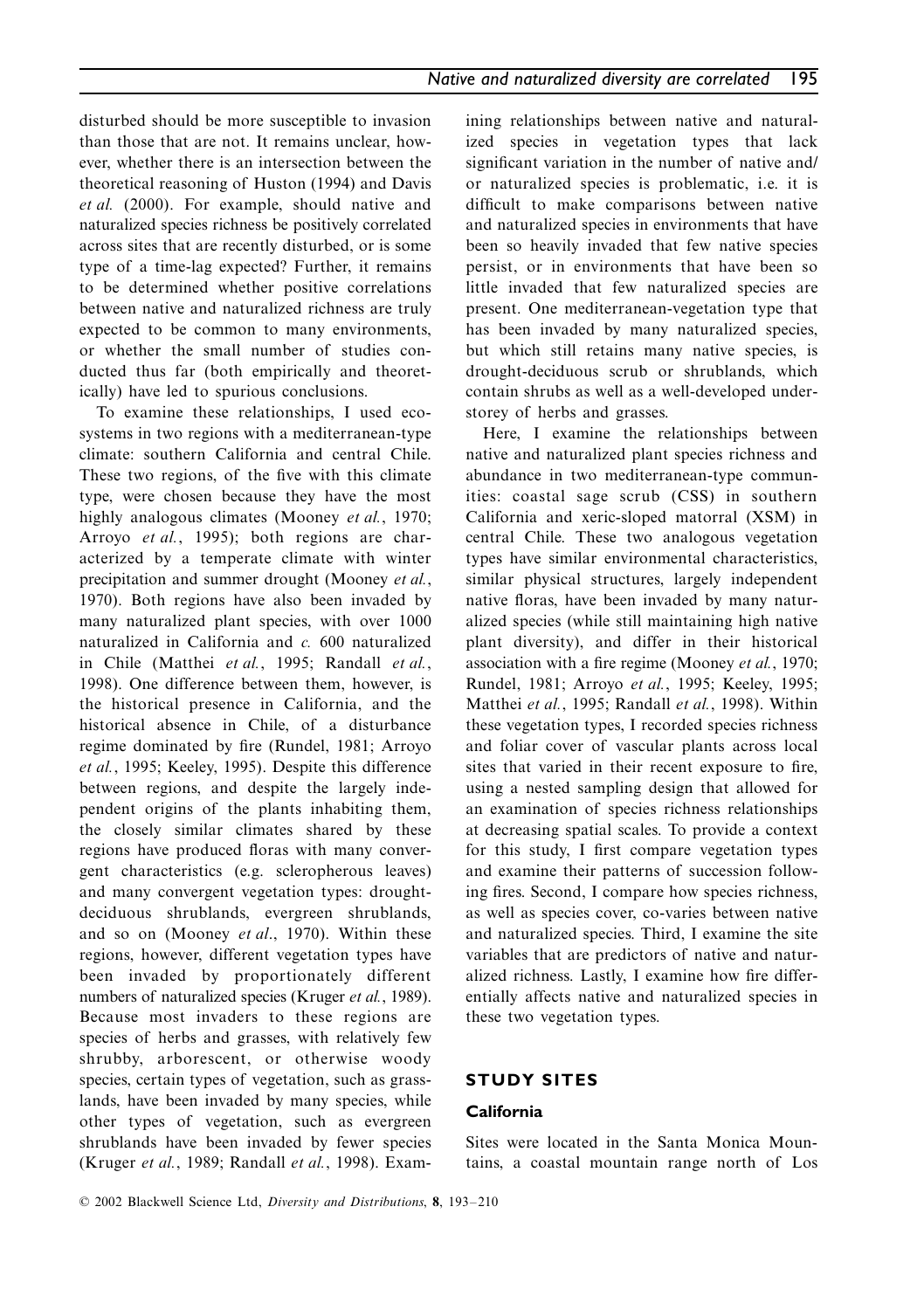Angeles (34°03′N, 118°14′W; mean annual precipitation is 373 mm, mean number of months with less than 1 cm of precipitation is 5, mean annual maximum temperature is 43 °C, mean annual minimum temperature is −2 °C; Court, 1974). Sites were surveyed during a 5-week period in the latter portion of the boreal spring of 1997, from very late April to the end of May. Each site consisted of a single  $20 \times 20$  m plot that was located within coastal sage scrub (CSS) vegetation. A total of 41 plots were selected from areas within CSS vegetation that had burned in different years: 15 in 1996, 13 in 1993, 4 in 1985, 6 in 1982 and 3 in 1978. None of these sites had been subject to any obvious anthropogenic disturbances. Data on fire history of these sites, i.e. the number of years since the most recent fire as well as the frequency of fires over the past 30 years, was provided by the US National Park Service (NPS).

CSS vegetation, also known as soft chaparral, is characterized by the dominance of droughtdeciduous shrubs, with inter-shrub gaps filled by a mixture of sub-shrubs, herbaceous species and grasses (Munz & Keck, 1959; Sawyer & Keeler-Wolf, 1995). CSS burns periodically, with fires historically caused by lightening strikes (Keeley, 1986). It is a persistent vegetation type on southfacing slopes and at low elevations, where water is limiting, and is an early successional sere on north-facing slopes and at higher elevations, where it is replaced by hard chaparral (Hanes, 1981).

# **Chile**

Sites were located in the coastal mountains of the Fifth Region, inland from Valparaiso (33°01′S, 71°38′W; mean annual precipitation is 458.9 mm, mean number of months with less than 1 cm of precipitation is 5, mean annual maximum temperature is 36.0 °C, mean annual minimum temperature is 2.0 °C; Miller, 1976). Sites were surveyed during a 5-week period in the latter portion of the austral spring of 1997, from very late October to very early December. Each site consisted of a single  $20 \times 20$  m plot that was located within xeric-sloped matorral (XSM) vegetation. A total of 20 plots were selected from XSM vegetation that had recently burned: 2 in 1997, 6 in 1994, 3 in 1992, 6 in 1989, and 3 in 1985. Six additional sites were surveyed in a coastal vegetation-type that was similar to XSM, but which was not directly comparable because of its lower cover and lower richness of herbaceous species; as such, these six sites were not considered further here. All sites were exposed, at least periodically, to some degree of grazing pressure by domestic animals and many had experienced some selective cutting of woody species. Data on the fire history of these sites, which included the number of years since the most recent fire, was provided by the Corporacion National Forestal (CONAF) of Chile.

XSM vegetation is characterized by the dominance of drought-deciduous shrubs, with inter-shrub gaps filled by a mix of sub-shrubs, herbaceous species and grasses (Armesto & Martínez, 1978; Rundel, 1981). It burns periodically due to anthropogenic fires, but historically was apparently free from regular fires (Rundel, 1981; Arroyo *et al*., 1995; Keeley, 1995). It is a persistent vegetation type on north-facing slopes, where water is limiting, but is replaced by true matorral on other slopes (Armesto & Martínez, 1978; Rundel, 1981).

## **METHODS**

Plots were surveyed in late spring, when most species with annual life cycles had germinated, but prior to the desiccation and loss of many annual species that occurs in early summer. Species that could not be identified in the field were collected and identified at a herbarium. Voucher specimens of all plant species were collected and deposited at the herbarium of the Universidad de Concepción (Chilean plants) and at the herbarium of the University of New Mexico (Californian and some Chilean plants).

Each  $20 \times 20$  m plot was subdivided into four  $5 \times 20$  m quadrants. In Chile, additional nested subplots,  $5 \times 5$  m and  $1 \times 1$  m, were located in each quadrant (Fig. 1). Species richness was determined by identifying all species present in each plot, quadrant and subplot. Foliar cover was estimated by collecting point intercept data, every 10 cm, along 20 m transects placed on the mid-line of each quadrant. This provided 800 point-estimates per plot. Several site characteristics were recorded for each plot: elevation and Universal Transverse Mercator location from a global positioning system, as well as mean slope,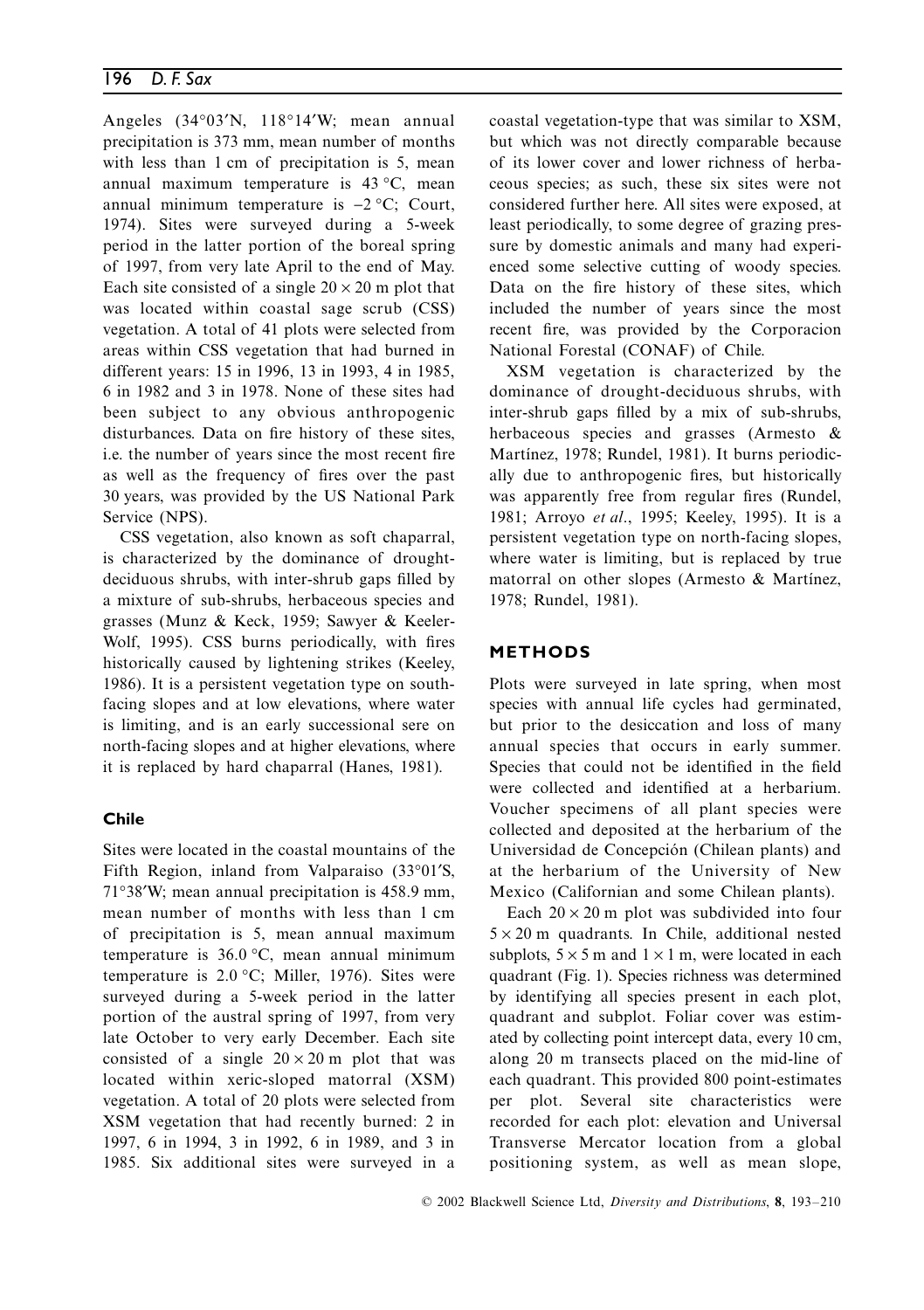

**Fig. 1** Plot and subplot dimensions of each site. Note that  $5 \times 5$  m and  $1 \times 1$  m subplots were sampled only in XSM vegetation, not in CSS vegetation.

range in slope, mean aspect, range in aspect, distance to the nearest road, and distance to the coast.

#### **Data Analysis**

Native and naturalized richness values of the  $20 \times 20$  m plots were calculated by tallying all native and naturalized species present. Richness values of  $5 \times 20$  m quadrants were calculated by tallying the species present in the first quadrant at each site. Richness values of  $5 \times 5$  m and  $1 \times 1$  m subplots were calculated by averaging the tallied counts from the replicates at each site. In contrast to richness, foliar cover was only examined at the whole site scale, i.e. within the  $20 \times 20$  m plots. Cover values were calculated by tallying the intercept points for both native and naturalized species, and then dividing these raw values by a factor of eight (as there were 800 points intercepts per plot) to generate percentage cover estimates. Note, however, that estimates of total foliar cover could exceed 100% because a single intercept point could be occupied by multiple species along the same vertical axis, for example when a herb grew beneath a shrub.

Mean differences between the cover and richness of CSS and XSM vegetation were examined with analysis of variance techniques (in this case, *t*-tests of mean differences between native and naturalized species in the two vegetation types). Successional changes in species cover and richness following fires were examined with regression analyses (calculated by the least squares method). Both linear and log-linear fits of the data were examined, as a strictly linear scale was often insufficient to account for the variation in relationships that had asymptotic values, such as with successionally mature CSS sites where foliage cover approaches 100%. The relationships between native and naturalized richness, as well as native and naturalized cover, were also examined with regression analyses, although here strictly linear fits to the data were used. The effect of fire history on the relationship between native and naturalized richness, as well as native and naturalized cover, were examined by comparing these relationships among sites that had last burned at different times in the past:  $\lt$  1 year, 4–6 years, and > 9 years. A composite of the last two of these temporal classifications was also used, i.e. all sites that had last burned more than 1 year prior to this study. In addition to segregating sites by their fire history, the values within sites were partitioned into two categories: herbaceous and woody species. Woody species here include all sub-shrubs, shrubs, and arborescent taxa, while herbaceous species include all herb and grass species (except for one woody species of grass in Chile, *Chusquea* sp., that was included with the woody species).

Multiple linear regression analyses (using a backward procedure) were performed in JMP (with the *P* value necessary for a variable's removal from the model set at 0.1) to examine the relationship between site variables and the herbaceous richness of both naturalized and native species. All site variables that were not distributed normally were log transformed prior to analysis. The site variables employed in the analysis of naturalized species on Chilean plots included: richness of herbaceous native species, log of foliar cover of herbaceous native species, richness of woody species, log of cover of woody species, log of non-vegetated area, the year a site last burned, elevation, slope, log of slope range (a measure of the variability in slope), aspect, log of aspect range, and distance to the coast. When the dependent variable examined was native species richness (instead of naturalized richness described above) then the independent variables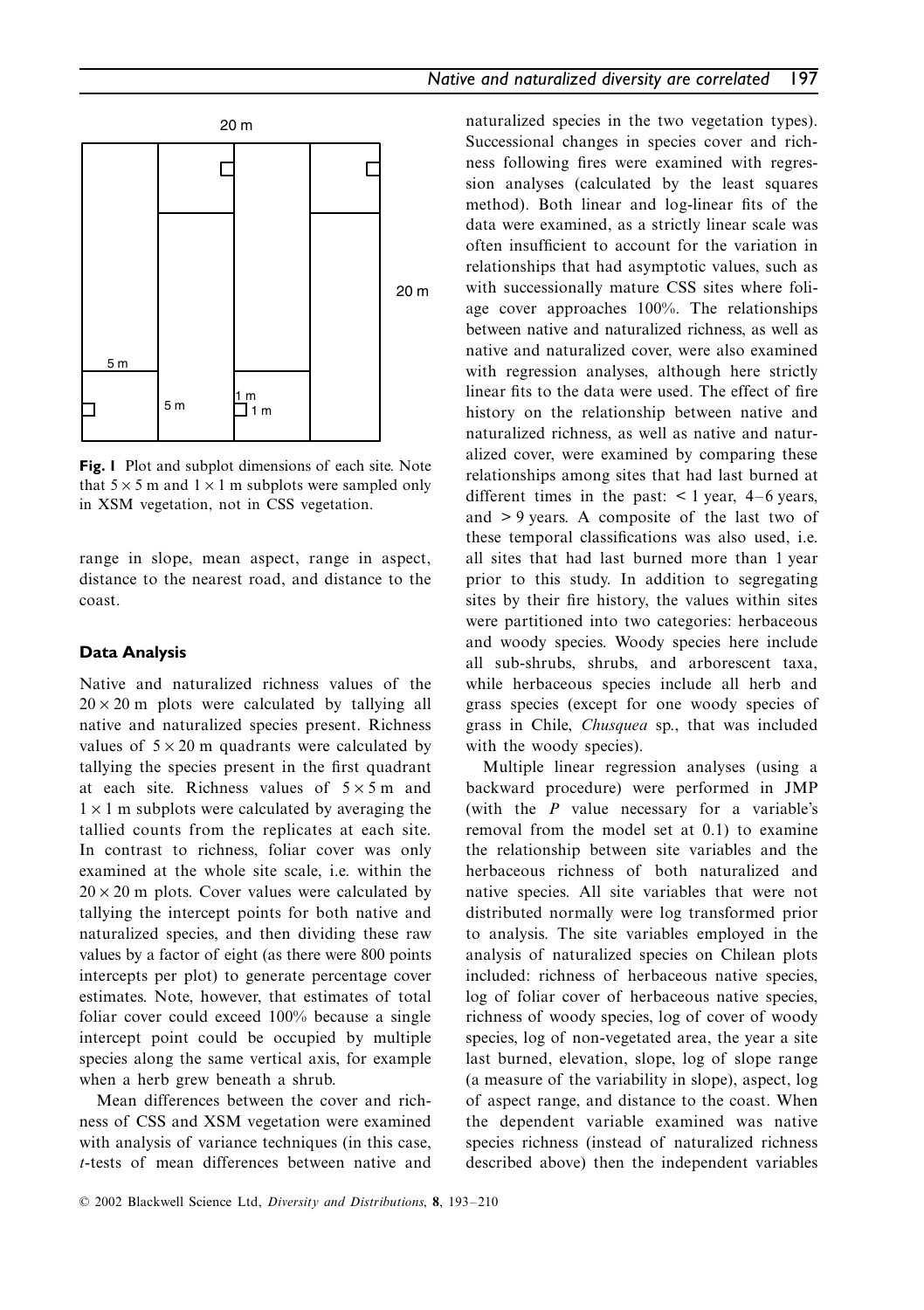|            | Mean number of species |                | Mean foliar cover $(\%)$ |                | Total number of species |        |
|------------|------------------------|----------------|--------------------------|----------------|-------------------------|--------|
|            | <b>Natives</b>         | Aliens         | <b>Natives</b>           | Aliens         | <b>Natives</b>          | Aliens |
| <b>CSS</b> | 18.5                   | 5.1            | 93.3                     | 27.2           | 131                     | 30     |
| <b>XSM</b> | (0.96)<br>27.1         | (0.52)<br>23.7 | (5.56)<br>42.3           | (4.86)<br>43.7 | 116                     |        |
|            | (1.90)                 | (1.08)         | (4.49)                   | (4.43)         |                         |        |
| T-stat.    | 3.62                   | 13.91          | 6.71                     | 2.33           |                         |        |
| d.f.       | 27                     | 26             | 50                       | 46             |                         |        |
| $P$ value  | ${}_{0.01}$            | ${}_{0.001}$   | ${}_{0.001}$             | 0.05           |                         |        |

**Table 1** Richness and foliar cover of vascular plant species

Total number, mean number and mean percentage cover of native and naturalized vascular plant species surveyed at study sites in CSS vegetation (in California) and XSM vegetation (in Chile). Differences between mean values in CSS and XSM were tested for significant differences with *t*-tests that assumed unequal variance between means.

|            | Mean number of species |              | Mean foliar cover $(\%)$ |            | Total number of species |        |
|------------|------------------------|--------------|--------------------------|------------|-------------------------|--------|
|            | <b>Natives</b>         | Aliens       | <b>Natives</b>           | Aliens     | <b>Natives</b>          | Aliens |
| <b>CSS</b> | 10.2                   | 5.0          | 33.9                     | 27.2       | 93                      | 28     |
|            | (0.87)                 | (0.52)       | (5.15)                   | (4.87)     |                         |        |
| <b>XSM</b> | 18.5                   | 23.6         | 18.9                     | 43.6       | 84                      | 75     |
|            | (1.51)                 | (1.09)       | (2.28)                   | (4.43)     |                         |        |
| T-stat.    | 4.29                   | 13.76        | 2.59                     | 2.33       |                         |        |
| d.f.       | 29                     | 26           | 55                       | 46         |                         |        |
| $P$ value  | ${}_{0.001}$           | ${}_{0.001}$ | ${}_{0.05}$              | ${}< 0.05$ |                         |        |

**Table 2** Richness and foliar cover of herbaceous species

Total number, mean number and mean percentage cover of native and naturalized herbaceous species (i.e. nonwoody herbs and grasses) surveyed at study sites in CSS vegetation (in California) and XSM vegetation (in Chile). Differences between mean values in CSS and XSM were tested for significant differences with *t*-tests that assumed unequal variance between means.

of richness of herbaceous naturalized species and log cover of herbaceous naturalized species were used instead of their native flora counterparts. In California, three additional variables were employed: site distance from a paved road, the frequency of fires since 1981, and the frequency of fires since 1969.

## **RESULTS**

The total number of species observed (the sum of native and naturalized species) was greater in XSM then in CSS, and the number of native species observed was only slightly greater in

CSS, despite surveying twice as many sites in CSS (Table 1). Similarly, the mean richness across sites of both native and naturalized species was greater in XSM then CSS (Table 1). The mean foliar cover of native species, however, was significantly greater in CSS, while mean foliar cover of naturalized species was greater in XSM (Table 1). These differences in richness and cover between vegetation types were conserved when herbaceous species were considered in isolation (Table 2). The woody species, however, showed different patterns. Richness of woody species were not significantly different between vegetation types for either native or naturalized species,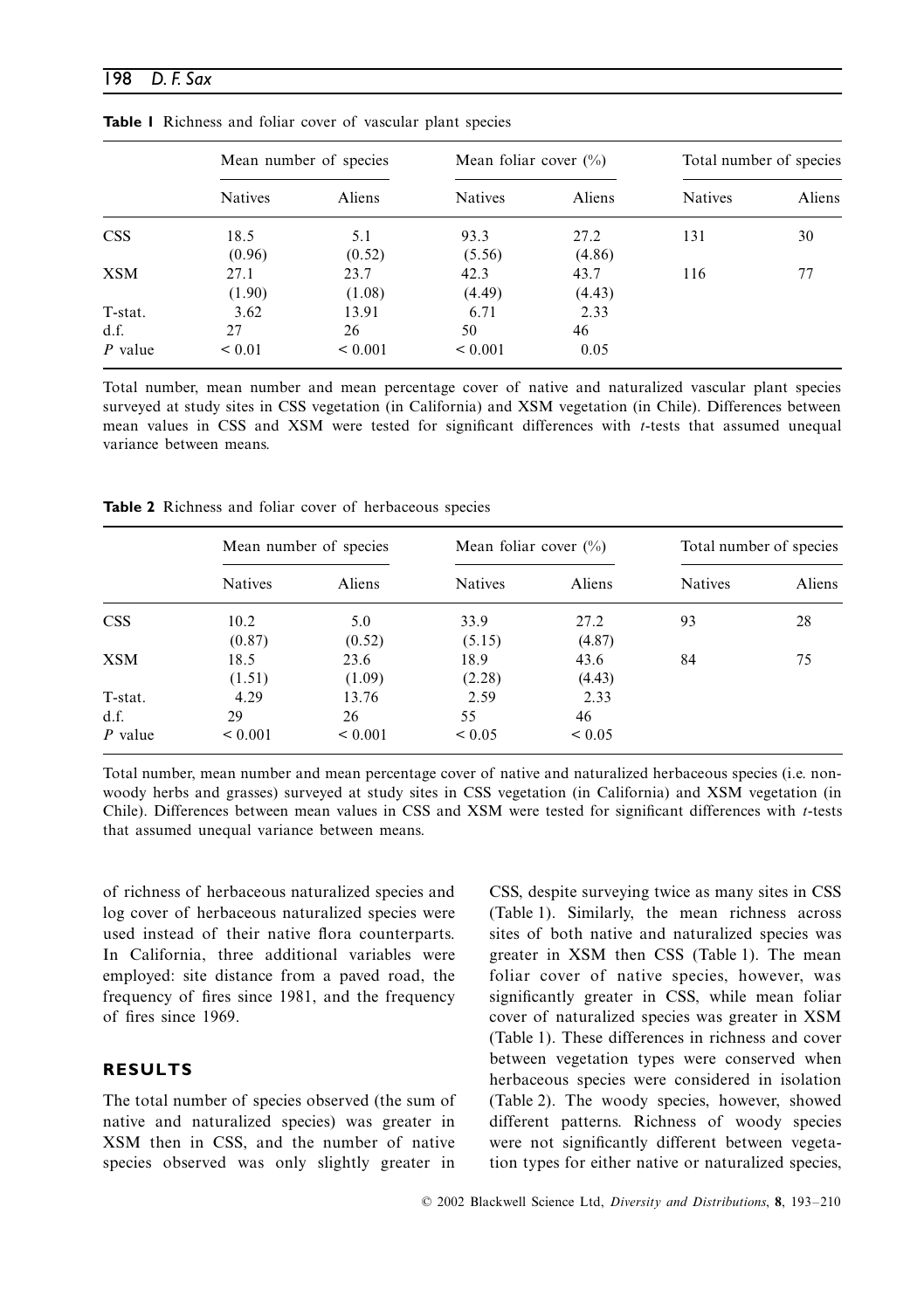|            | Mean number of species |        | Mean foliar cover $(\%)$ |        | Total number of species |               |
|------------|------------------------|--------|--------------------------|--------|-------------------------|---------------|
|            | <b>Natives</b>         | Aliens | <b>Natives</b>           | Aliens | <b>Natives</b>          | Aliens        |
| <b>CSS</b> | 8.2                    | 0.1    | 59.4                     | 0.02   | 38                      | 2             |
|            | (0.39)                 | (0.05) | (5.74)                   | (0.01) |                         |               |
| <b>XSM</b> | 8.6                    | 0.1    | 23.4                     | 0.01   | 32                      | $\mathcal{L}$ |
|            | (0.59)                 | (0.09) | (3.56)                   | (0.01) |                         |               |
| T-stat.    | 0.39                   | 0.02   | 5.10                     | 0.08   |                         |               |
| d.f.       | 32                     | 28     | 57                       | 35     |                         |               |
| $P$ value  | 0.70                   | 0.98   | ${}_{0.001}$             | 0.94   |                         |               |

**Table 3** Richness and foliar cover of woody species

Total number, mean number and mean percentage cover of native and naturalized woody species (i.e. subshrubs, shrubs and other arborescent taxa) surveyed at study sites in CSS vegetation (in California) and XSM vegetation (in Chile). Differences between mean values in CSS and XSM were tested for significant differences with *t*-tests that assumed unequal variance between means.

nor was foliar cover of naturalized species significantly different; only the mean foliar cover of native species, which was greater in CSS, was significantly different for woody species (Table 3).

Cover of woody species is positively correlated with the number of years since sites burned. In CSS this relationship is best fit by a log-linear relationship (with log transformed *x*-values) because foliar cover levels off to nearly 100% in successionally mature sites (Fig. 2A). In XSM, cover of woody species is linearly correlated (instead of log-linearly) with the number of years since the last burn because the total span of years compared was less, and oldest sites had not reached 100% cover (Fig. 2B). Cover of herbaceous species was negatively correlated with the number of years since sites had last burned in CSS and XSM; in both cases the best fits were log-linear (Fig. 2C,D). In contrast to cover, richness did not show significant relationships with years since sites last burned, except for herbaceous richness in CSS, which was best fit by a negative log-linear relationship ( $R^2 = 0.53$ ,  $P < 0.0001$ ).

Cover of woody species is also correlated with the richness of herbaceous species. In CSS, cover of woody species is negatively correlated with the richness of herbaceous native species ( $R^2 = 0.65$ , *P* < 0.001), negatively correlated with richness of herbaceous naturalized species  $(R^2 = 0.21)$ , *P* < 0.01), and negatively correlated with total herbaceous richness (*R*<sup>2</sup> = 0.60, *P* < 0.001). In XSM, cover of woody species is negatively correlated with richness of herbaceous naturalized species  $(R<sup>2</sup> = 0.35, P < 0.05)$ , but is not significantly correlated with richness of herbaceous native species or with total herbaceous richness.

Native and naturalized cover of herbaceous species were not significantly correlated across sites in CSS, nor were these relationships correlated when sites were segregated by years since they had last burned. However, in XSM there was a nearly significant  $(P < 0.06)$ , negative correlation between native and naturalized cover of herbaceous species across all sites, a significant negative correlation on sites 4- to 6-years old  $(R<sup>2</sup> = 0.60, P < 0.05)$ , and a nearly significant  $(P < 0.07)$  negative correlation on all post 1-year burn sites.

Native and naturalized richness of herbaceous species were significantly and positively correlated across sites in CSS and XSM (Fig. 3A,B). In CSS and XSM these significant correlations were conserved for all sites segregated by successional age, except in pre 1-year burn sites, where there was no significant relationship in CSS and too few points to evaluate in XSM (Fig. 3). Note, however, that on 4- to 6-year and post 9-year burn sites the positive correlations in XSM were nearly significant  $(P < 0.11$  and 0.07, respectively; Fig. 3F,H). The strongest relationships were observed in both CSS and XSM when all post 1-year burn plots were considered together (Fig. 4A,B). These positive correlations between native and naturalized richness were conserved at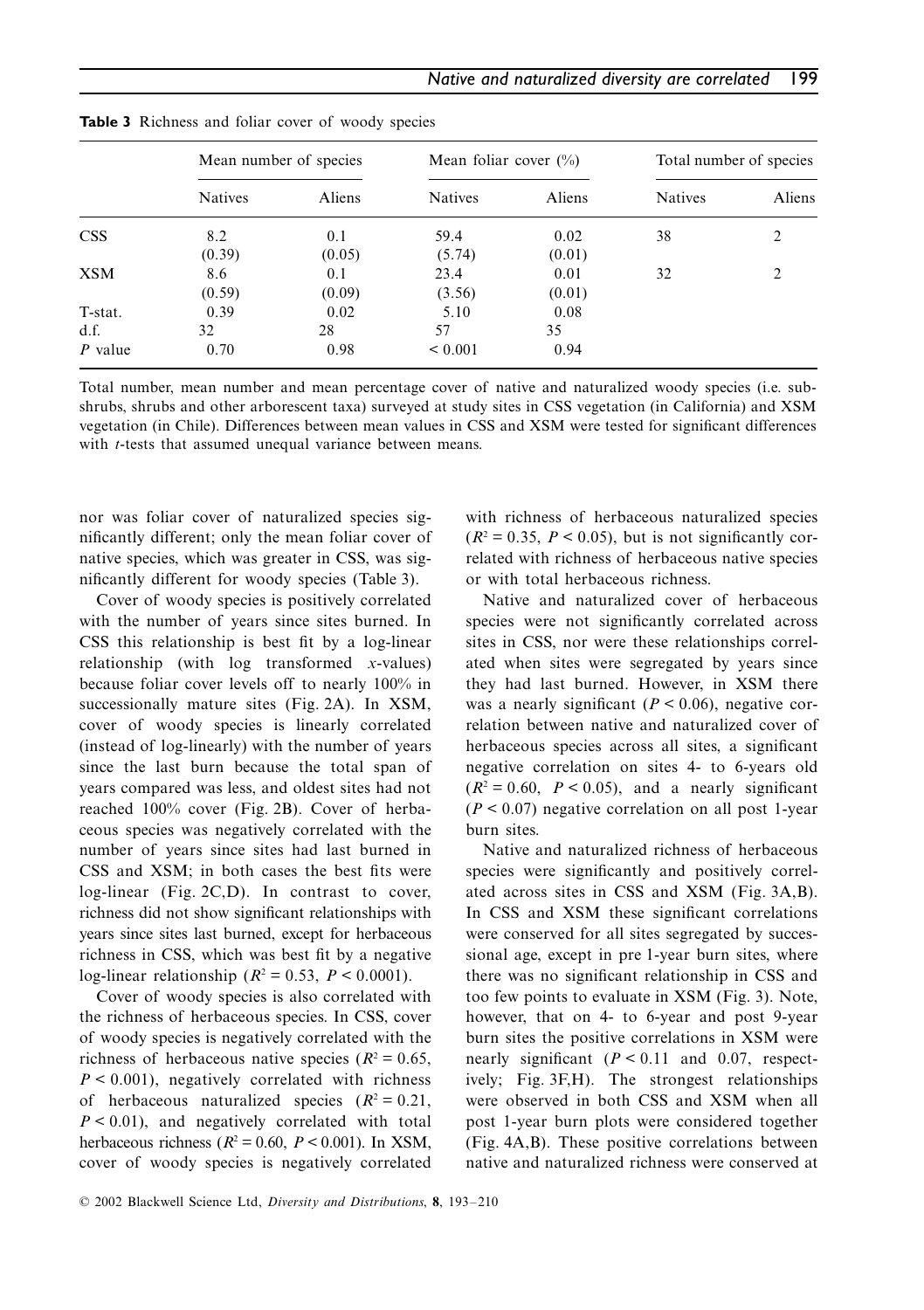

**Fig. 2** Relationships between the successional age of sites (measured as years since they last burned) and percentage cover of woody and herbaceous species (measures that include both native and naturalized species). Relationships were examined for the best fit of linear and log-linear regressions. (A) Log-linear fit:  $R^2 = 0.75$ ,  $P < 0.0001$ . (B) Linear fit:  $R^2 = 0.80$ ,  $P < 0.0001$ . (C) Log-linear fit:  $R^2 = 0.39$ ,  $P < 0.0001$ . (D) Loglinear fit:  $R^2 = 0.60$ ,  $P < 0.001$ .

**Fig. 3** Relationship between richness of native and naturalized species, (A) in all CSS sites,  $R^2 = 0.23$ ,  $P < 0.01$ ; (B) in all sites in XSM,  $R^2 = 0.21$ ,  $P < 0.05$ ; (C) in sites that burned less than 1 year prior to the study in CSS,  $P = 0.22$ ; (D) in sites that burned less than one 1 year prior to the study in XSM (here there were too few points to determine if a relationship exists); (E) in sites that burned approximately 4 years prior to the study in CSS,  $R^2 = 0.56$ ,  $P < 0.01$ ; (F) in sites that burned approximately 4–6 years prior to the study in XSM,  $R^2 = 0.32$ ,  $P = 0.11$ ; (G) in sites that burned approximately 9 or more years prior to the study in CSS,  $R^2 = 0.40$ ,  $P < 0.05$ ; and (H) in sites that burned approximately 9 or more years prior to the study in  $XSM$ ,  $R^2 = 0.39$ ,  $P = 0.07$ .

© 2002 Blackwell Science Ltd, *Diversity and Distributions*, **8**, 193–210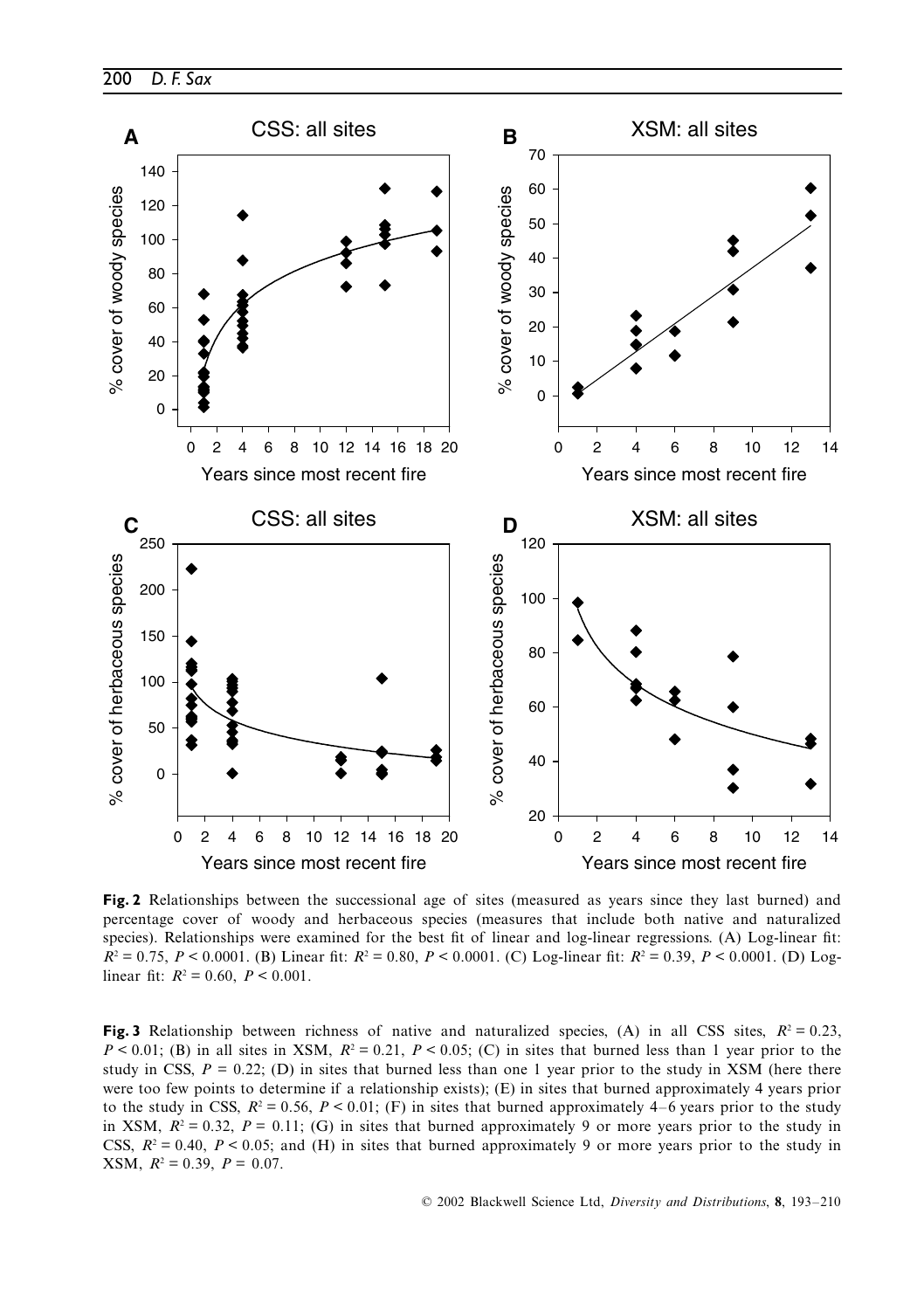

© 2002 Blackwell Science Ltd, *Diversity and Distributions*, **8**, 193–210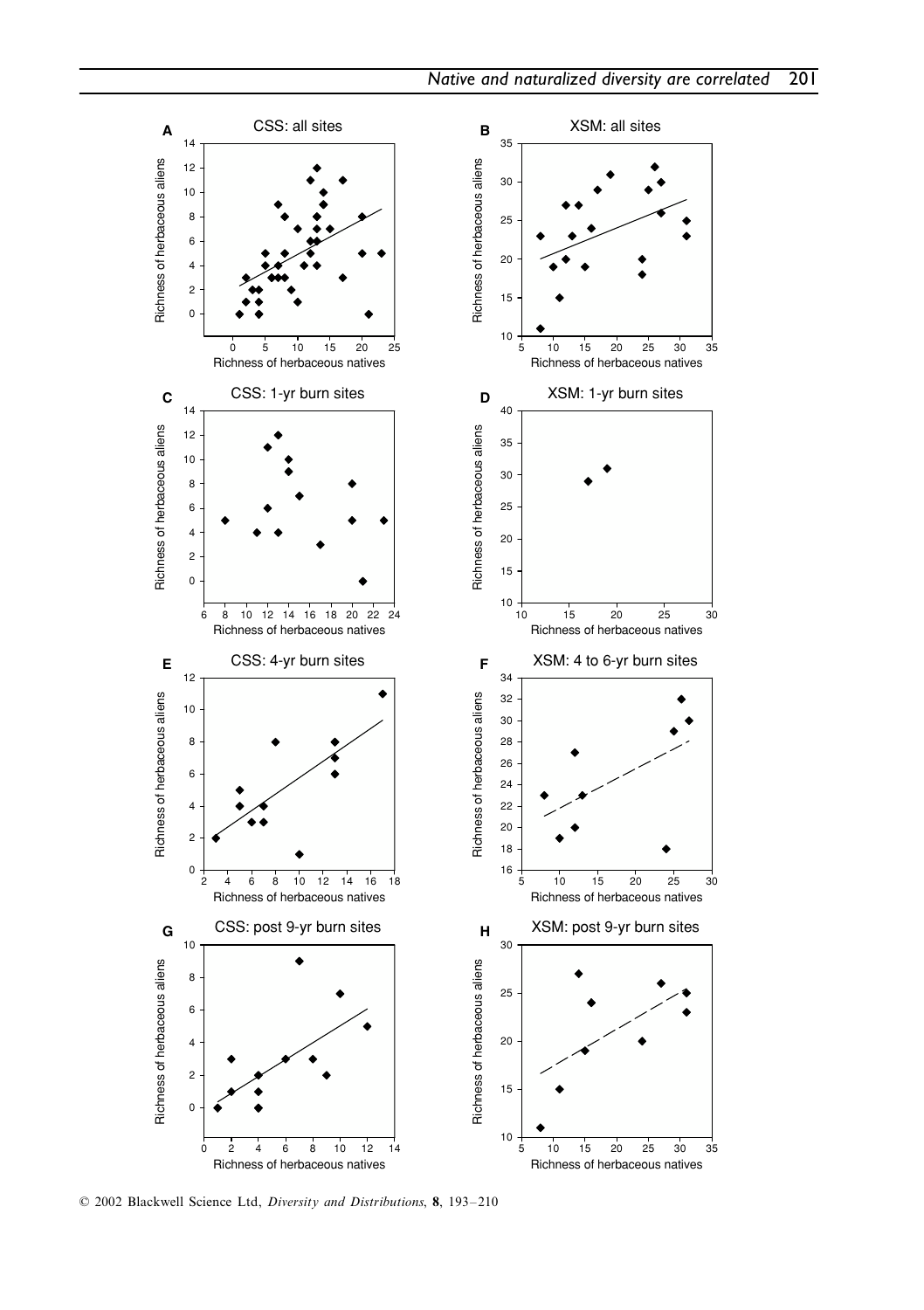#### 202 *D. F. Sax*

| Habitat    | Dependent<br>variable | Independent<br>variable | Coefficient | F     | $\boldsymbol{P}$ |
|------------|-----------------------|-------------------------|-------------|-------|------------------|
| <b>CSS</b> | No. alien spp.        | No. native spp.         | 0.57        | 60.01 | 0.001            |
|            |                       | No. woody spp.          | 0.28        | 3.06  | 0.098            |
|            |                       | Year of last burn       | 0.18        | 7.94  | 0.012            |
|            |                       | Elevation               | 0.01        | 10.64 | 0.005            |
|            |                       | Slope                   | $-0.08$     | 6.11  | 0.024            |
|            |                       | Slope range             | 0.51        | 5.17  | 0.036            |
|            |                       | Log aspect range        | $-3.97$     | 13.16 | 0.002            |
| <b>CSS</b> | No. native spp.       | No. alien spp.          | 1.27        | 62.40 | 0.001            |
|            |                       | No. woody spp.          | $-0.64$     | 6.48  | 0.021            |
|            |                       | Burn freq. post 1981    | $-1.63$     | 4.72  | 0.044            |
|            |                       | Elevation               | $-0.01$     | 6.06  | 0.025            |
|            |                       | Slope                   | 0.12        | 5.61  | 0.030            |
|            |                       | Slope range             | $-0.89$     | 6.99  | 0.017            |
|            |                       | Log aspect range        | 6.68        | 16.82 | 0.001            |
| <b>XSM</b> | No. alien spp.        | No. native spp.         | 0.53        | 48.59 | 0.001            |
|            |                       | No. woody spp.          | $-1.36$     | 21.83 | 0.002            |
|            |                       | Year of last burn       | $-1.17$     | 45.91 | 0.001            |
|            |                       | Elevation               | $-0.01$     | 29.33 | 0.001            |
|            |                       | Slope                   | $-0.42$     | 32.50 | 0.001            |
|            |                       | Log slope range         | 8.13        | 15.72 | 0.005            |
|            |                       | Log aspect range        | 4.25        | 16.96 | 0.005            |
| <b>XSM</b> | No. native spp.       | No. alien spp.          | 1.65        | 48.59 | 0.001            |
|            |                       | No. woody spp.          | 2.54        | 39.97 | 0.001            |
|            |                       | Year of last burn       | 1.92        | 21.02 | 0.003            |
|            |                       | Elevation               | 0.01        | 26.61 | 0.001            |
|            |                       | Slope                   | 0.73        | 31.09 | 0.008            |
|            |                       | Log slope range         | $-14.97$    | 21.76 | 0.002            |
|            |                       | Log aspect range        | $-6.82$     | 10.02 | 0.016            |

**Table 4** Relationship between site characteristics and the number of alien and native species in CSS and XSM sites

Multiple linear regression analysis was used to determine site characteristics that predict native and naturalized richness of herbaceous species in CSS and XSM. Data from 400 m<sup>2</sup> plots were used that had last burned more than 1 year prior to the study. Predictors were removed with a backwards procedure when *P*-values were < 0.10; these non-significant variables are not presented here. The independent variables 'Number of alien species' and 'Number of native species' refer specifically to the herbaceous components of the vegetation, i.e. they exclude species that are woody.

the reduced spatial scale of  $100 \text{ m}^2$  (the size of site quadrants; Fig. 4C,D). Finally, in Chile, where additional nested subplots of  $25 \text{ m}^2$  and 1 m2 were sampled, these relationships were also significant for  $25 \text{ m}^2$  subplots (Fig. 4E), and nearly so on  $1 \text{ m}^2$  subplots ( $P < 0.10$ ; Fig. 4F).

Multiple linear regression analyses of herbaceous species in post 1-year burn sites identified a number of site characteristics that were significant in predicting the richness of native and naturalized species (Table 4). The single best predictor of the richness of herbaceous native species, in both CSS and XSM, was richness of herbaceous naturalized species (Table 4). Conversely, the best predictor for richness of herbaceous naturalized species was richness of herbaceous native species (Table 4). The other significant variables in both CSS and XSM included: richness of woody plant species, number of years since a site last burned, elevation, slope, range in slope, and range in aspect (Table 4). For native species in CSS, the frequency at which sites had burned since 1981 (i.e. in the previous 17 years) was also significant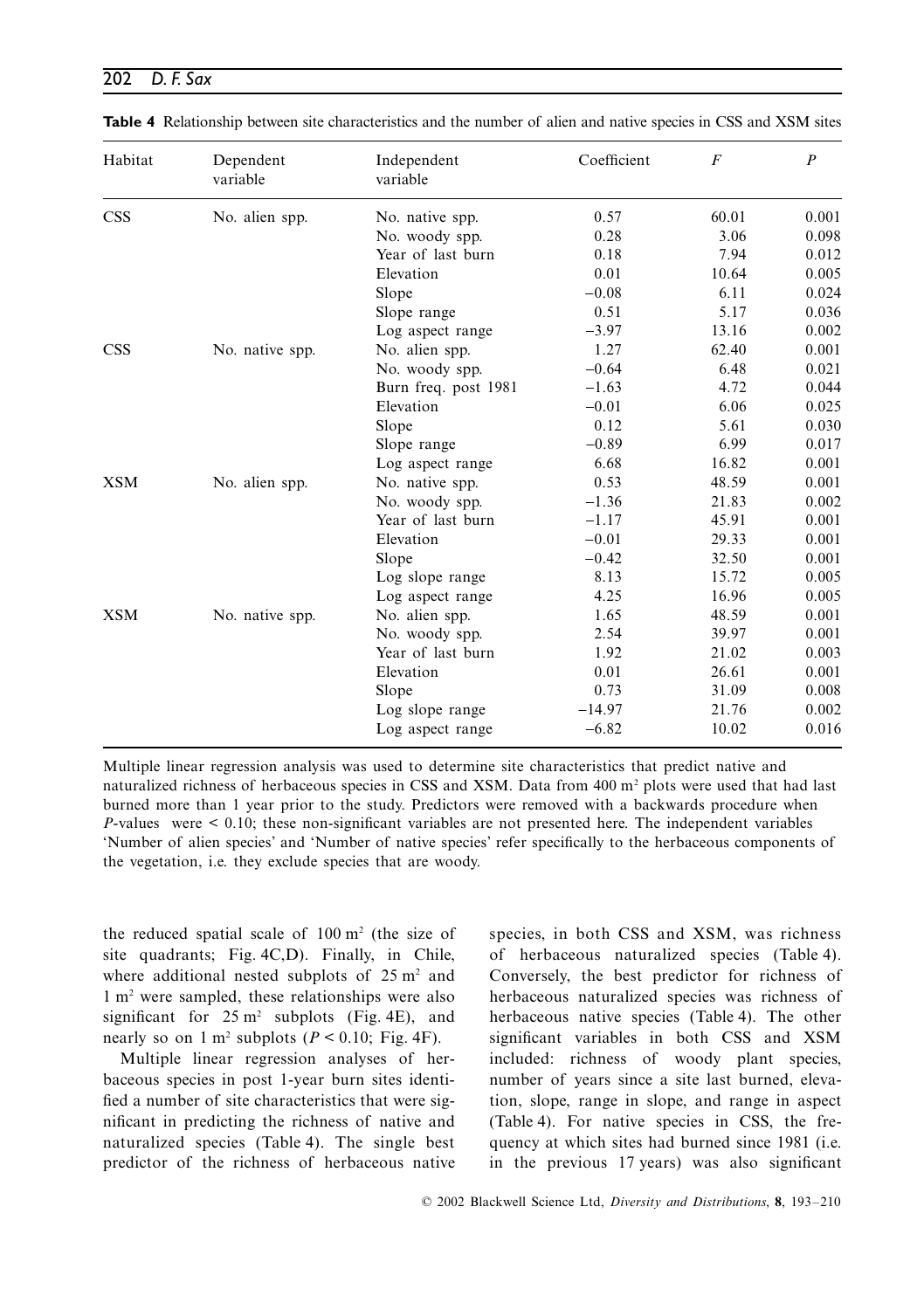

**Fig. 4** Relationship between richness of native and naturalized species in sites that last burned more than 1 year prior to the study, (A) in CSS using entire study plots  $(400 \text{ m}^2)$ ,  $R^2 = 0.57$ ,  $P < 0.001$ ; (B) in XSM using entire study plots (400 m<sup>2</sup>),  $R^2 = 0.26$ ,  $P < 0.05$ ; (C) in CSS using 100 m<sup>2</sup> quadrants,  $R^2 = 0.33$ ,  $P < 0.01$ ; (D) in XSM using 100 m<sup>2</sup> quadrants,  $R^2 = 0.41$ ,  $P < 0.01$ ; (E) in XSM using 25 m<sup>2</sup> quadrats,  $R^2 = 0.31$ ,  $P < 0.05$ ; and (F) in XSM using  $1 \text{ m}^2$  quadrats,  $R^2 = 0.16$ ,  $P = 0.10$ .

© 2002 Blackwell Science Ltd, *Diversity and Distributions*, **8**, 193–210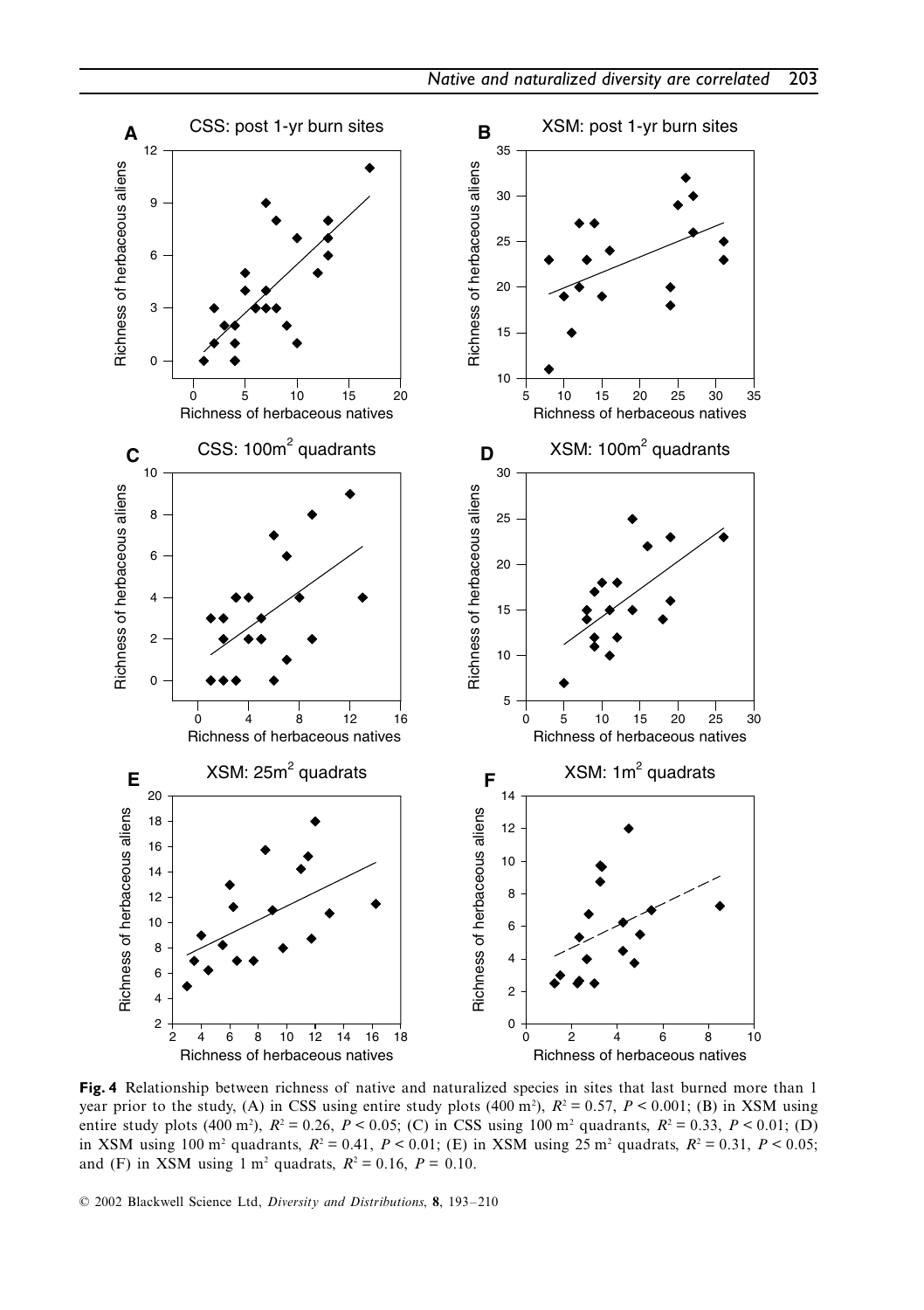

**Fig. 5** Relationship between elevation and species richness of native and naturalized herbaceous species in sites that burned approximately 9 or more years prior to the study. (A) Native richness in CSS,  $R^2 = 0.35$ ,  $P < 0.05$ . (B) Naturalized richness in CSS,  $R^2 = 0.86$ ,  $P < 0.001$ . (C) Native richness in XSM,  $R^2 = 0.65$ , *P* < 0.01. (D) Naturalized richness in XSM,  $R^2 = 0.40$ ,  $P = 0.07$ .

(Table 4). Together these variables explained much of the variation in native and naturalized richness of herbaceous species, with adjusted  $R<sup>2</sup>$  values of 0.84 (naturalized species in CSS), 0.80 (native species in CSS), 0.93 (naturalized species in XSM) and 0.88 (native species in XSM) (Table 4). Standard pair-wise regressions between species richness and the variables identified above were also informative. One correlation in particular, between elevation and richness for post 9-year burn sites, was found to be positive in CSS for both native and naturalized species, but negative for XSM for native species, and close to significance  $(P = 0.07)$  for naturalized species (Fig. 5).

The residuals from native vs. naturalized cover (using data from all sites) were negatively correlated with years since sites had last burned in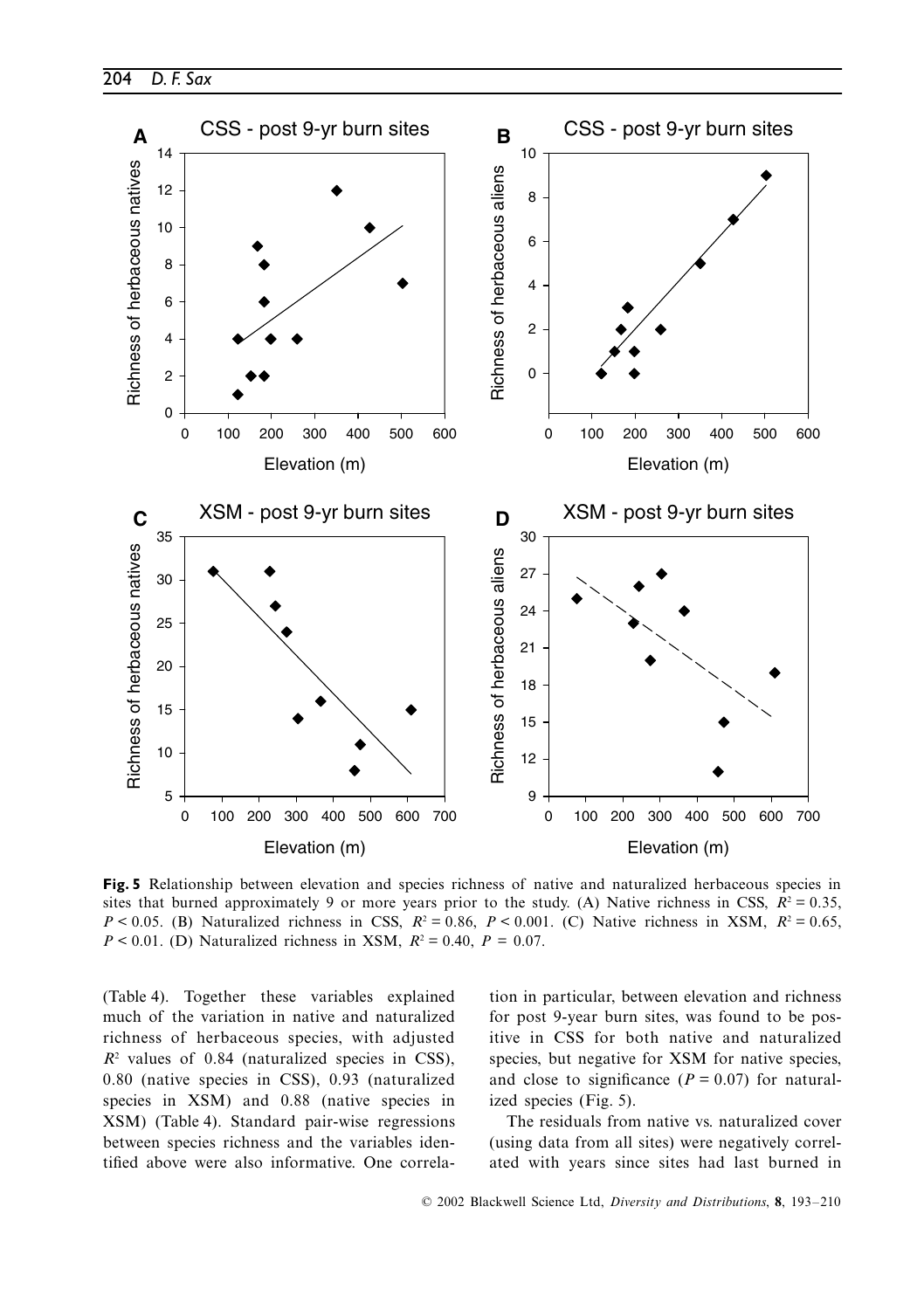

**Fig. 6** Relationship between standardized residuals of native vs. naturalized cover, or native vs. naturalized richness, and years since sites last burned. (A) Cover residuals in CSS,  $R^2 = 0.16$ ,  $P < 0.05$ , slope = -0.063. (B) Richness residuals in CSS,  $P = 0.14$ . (C) Cover residuals in XSM,  $R^2 = 0.61$ ,  $P < 0.001$ , slope = -0.204. (D) Richness residuals in XSM,  $R^2 = 0.33$ ,  $P < 0.01$ , slope = -0.155.

CSS and XSM, with one-sixth and two-thirds of the variation explained, respectively (Fig. 6A,C). The residuals from native vs. naturalized richness (using data from all sites, i.e. from Fig. 3A for CSS, and 3B for XSM) were negatively correlated with years since sites had last burned in XSM, but not significantly so in CSS (Fig. 6B,D).

#### **DISCUSSION**

The greater mean richness of species in XSM was caused by a greater number of herbaceous species, as the mean number of woody species was not significantly different between vegetation types (Tables 1–3). In contrast to richness patterns, the total mean cover of herbaceous species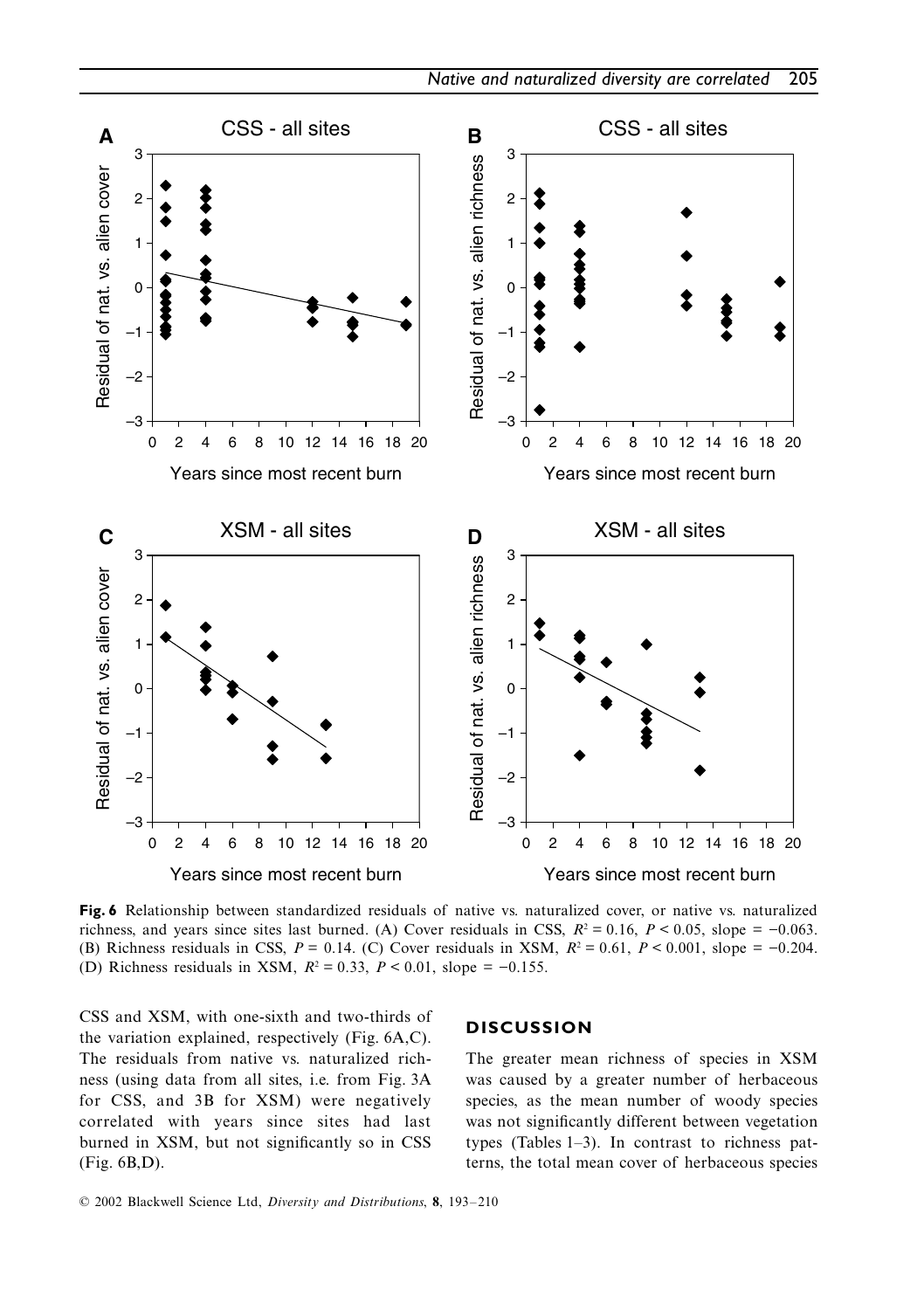were similar between vegetation types (61.1% in CSS and 62.5% in XSM; data from Table 2), while mean cover of woody species was greater in CSS (Table 3). The difference in cover of woody species between vegetation types was apparent in similar aged sites, e.g. 4-year burn sites in CSS averaged close to 50% cover, while 4- to 6-year burn sites in XSM averaged under 20% cover (Fig. 2). This greater cover of woody species in CSS is notable because of the negative influences that woody cover may have on herbaceous richness. This contention is supported indirectly in CSS by the increase of woody cover and the decrease in herbaceous cover with site age (Fig. 2A,C), while it is supported directly in CSS by the negative correlation between the cover of woody species and the richness of herbaceous ones. These results are consistent with the hypothesis that in CSS increasing cover of woody species causes a decrease in herbaceous richness. In XSM, however, the relatively low cover of woody species, as well as the lack of a significant relationship between woody cover and herbaceous richness, is consistent with the hypothesis that herbaceous richness is greater in XSM because of a reduced importance of woody cover in structuring these systems. This reduced importance of woody cover could be due to an inherent difference in the woody species present (e.g. to differences in the production of allelopathic chemicals), or to the lower quantity of cover itself, which would necessarily have less of an affect upon the availability of resources. However, besides the reduced cover of woody species in XSM (which may be due to the introduction of fire into this system), other explanations for the higher species richness in Chilean sites have also been proposed, such as differences in precipitation and anthropogenic disturbance (Parsons, 1976; Gulmon, 1977; Keeley & Johnson, 1977).

In CSS there were no significant relationships between the herbaceous cover of native and naturalized species. This suggests that herbaceous native and naturalized species may not be regularly competing with each other in CSS, and that their distributions and abundance may be determined by other factors, such as the abundance of woody species. In XSM, however, a significant negative correlation between herbaceous cover of native and naturalized species was found for 4- to 6-year burn sites (as well as a nearly significant relationship across all sites). In XSM then, it appears that competition between herbaceous native and naturalized species may be affecting their abundance. This is consistent with the hypothesis that woody species are not structuring XSM sites with sufficient strength to prevent competitive interactions between herbaceous species.

In contrast to cover relationships, richness relationships were consistent between vegetation types. In pre 1-year burn sites there were no significant trends between herbaceous richness of native and naturalized species. The absence of a relationship in pre 1-year burn sites in CSS (where sufficient sites existed to detect a pattern) could be due to a time-lag associated with the colonization of these sites, or to a lack of significant competitive interactions in these sites, which are resource rich and biomass poor. In post 1-year burn sites the strong positive relationships between richness of native and naturalized species are striking in their consistency, both across space (in Chile and California), and across spatial scales  $(400 \text{ m}^2, 100 \text{ m}^2, 25 \text{ m}^2 \text{ and } 1 \text{ m}^2)$ (Fig. 4). These results are consistent with previously published empirical work (Kruger *et al.*, 1989; MacDonald *et al.*, 1989; Knops *et al.*, 1995; Planty-Tabacchi *et al.*, 1996; Rejmánek, 1996; Lonsdale, 1999; Stohlgren *et al.*, 1999; Levine, 2000; Stadler *et al.*, 2000; Sax, 2001) and with the theoretical work of Huston (1994), who suggested the possibility of positive relationships between native and naturalized species. These results also provide a context for the work of Davis *et al*. (2000), by showing that although disturbance may facilitate the coexistence of native and naturalized species within communities, that a time-lag following disturbance may be necessary before this relationship is present or detectable. Further, the consistency of these results across decreasingly small spatial scales, even at 1 m2 (where the correlation was nearly significant), raises the question of whether this relationship between native and naturalized richness will break down at any spatial scale less than that at which any two individuals of the same trophic level, regardless of their designation as a native or naturalized species, would be expected to exclude each other (e.g. Yoda *et al*., 1963). Finally, these results expand the known occurrence of these positive relationships between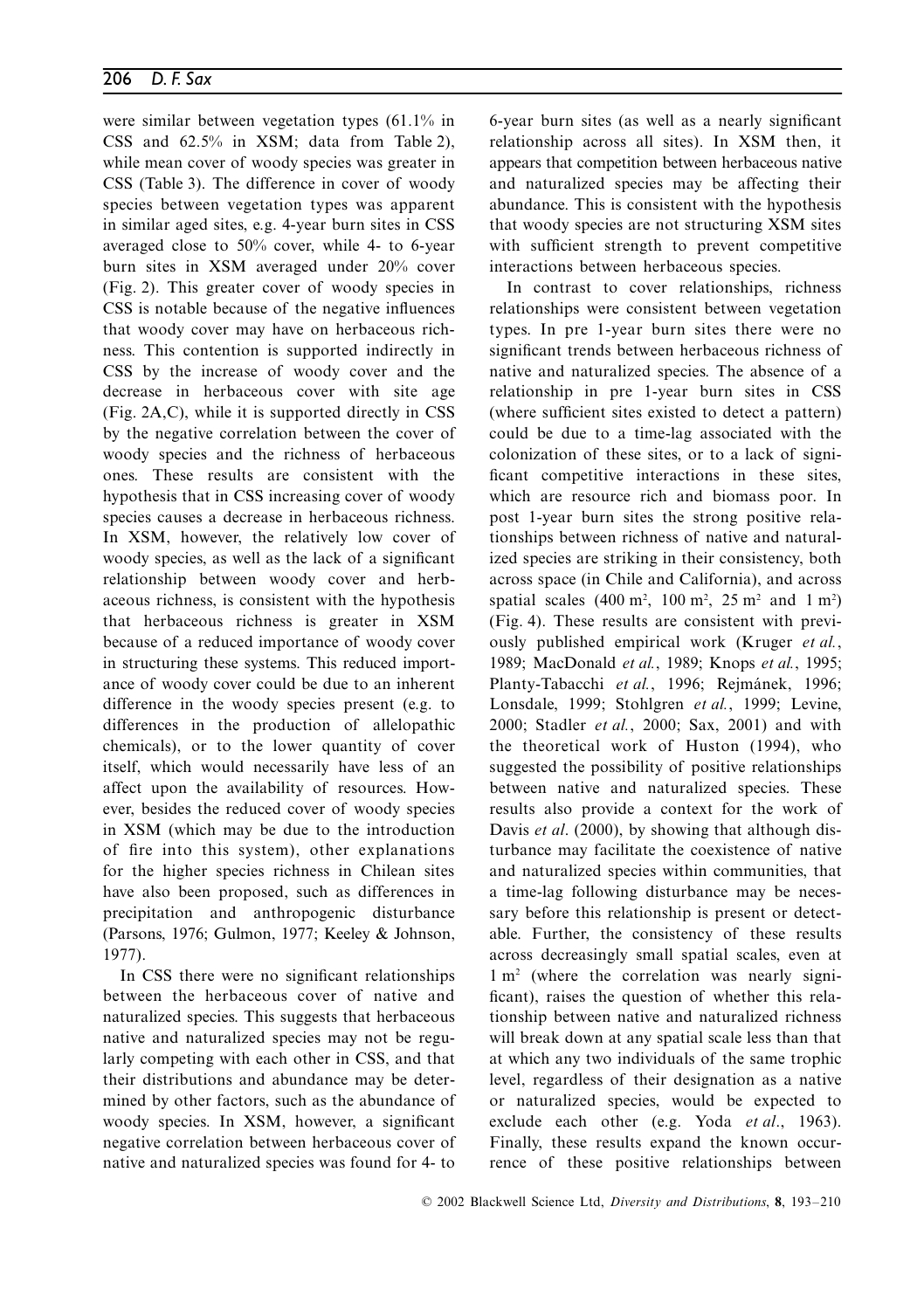native and naturalized species to coastal scrub vegetation, to South America, and to systems in which the relative numbers of native and naturalized species are more equitably distributed.

Greater than 80% of the variation in the herbaceous richness of native and naturalized species in post 1-year burn sites was explained by multiple linear regression models (Table 4). Several variables were significant, but none were as important in explaining the variance in these models as native and naturalized richness; a result that is consistent with the strong correlations found between these two groups, and one that suggests that these two groups are responding similarly to environmental conditions. Some of the other significant variables in these models were also informative, particularly when they were segregated by successional maturity and regressed directly against native or naturalized richness. In mature CSS sites, i.e. in post 9-year burn sites, elevation was positively correlated with richness of native species, and positively correlated with richness of naturalized species (Fig. 5A,B). In the Santa Monica Mountains, where the CSS data were collected, elevation should be roughly correlated with precipitation because of the orographic lifting of moist air masses that are pushed over these coastal mountains in the winter (e.g. Barros & Lettenmaier, 1994). Therefore, sites with the highest elevation should receive the most precipitation and should in turn have the most productivity, as precipitation is the principal limiting factor in this environment (Hanes, 1981). This suggests that in CSS, sites with the most productivity support the greatest richness of both native and naturalized species, and that conditions that are beneficial to native species may also be beneficial to naturalized species.

In XSM, however, in post 9-year burns sites, elevation was negatively correlated with richness (Fig. 5C,D), instead of positively correlated as in CSS. This contrasting finding may be due to differences in the productivity of the sites sampled in these two vegetation types. If a curvilinear relationship exists between productivity and richness, and if these XSM sites are further along the gradient of productivity, then increasing productivity in these sites should lead to decreasing richness (for a review of this topic see Mittelbach *et al*., 2001). Unfortunately, no independent

measure of site productivity is available, and the merits of this hypothesis in explaining the patterns observed here are difficult to evaluate. An alternative explanation for the decline in richness with elevation in XSM sites is that water was not limiting (at least in the year preceding sampling), and that some other variable associated with elevation is responsible for the decline in richness. This hypothesis is supported by the initiation of an ENSO (in this case an El Nino) event in the austral winter of 1997, when much greater then average precipitation occurred in Chile (e.g. Jaksic, 1998); this may have temporarily lessened the normally limiting role of water in this system, and allowed other variables that co-vary with elevation to have an increased importance in structuring this system. Note also that the differences in precipitation in the boreal and austral winters of 1997 (an El Nino year in Chile and a 'normal' year in California) strengthen the results of this study, as they suggest that positive correlations between native and naturalized richness are still detectable despite inter-annual variation in precipitation.

Finally, CSS and XSM vegetation appear to respond differently to fire. After controlling for the strong covariance between native and naturalized cover, or the covariance between native and naturalized richness, it is clear that naturalized species are favoured by recent fires in XSM to a much greater extent then in CSS (Fig. 6). This may be due to the historical absence of fire in Chile, and/or to the historical presence of fire in the other regions with mediterranean-type climates, which are the predominant sources of naturalized species in Chile (Mooney *et al*., 1970; Fox, 1990). Therefore, naturalized species in Chile may be better adapted than native species to a disturbance regime that is dominated by fire. Of course, woody species in Chile are thought to be 'pre-adapted' for fire, as seen by their ability to stump-sprout after fires (Mooney, 1977; Rundel, 1981). However, these woody species still appear to regenerate after fire more slowly in Chile than in California (Fig. 2). While the potential role of confounding factors, such as grazing pressure and wood cutting, cannot be discounted, it nevertheless appears that fire may have done much to modify vegetation in Chile: by reducing the cover of woody species, by increasing herbaceous cover and richness, and by differentially favouring naturalized species.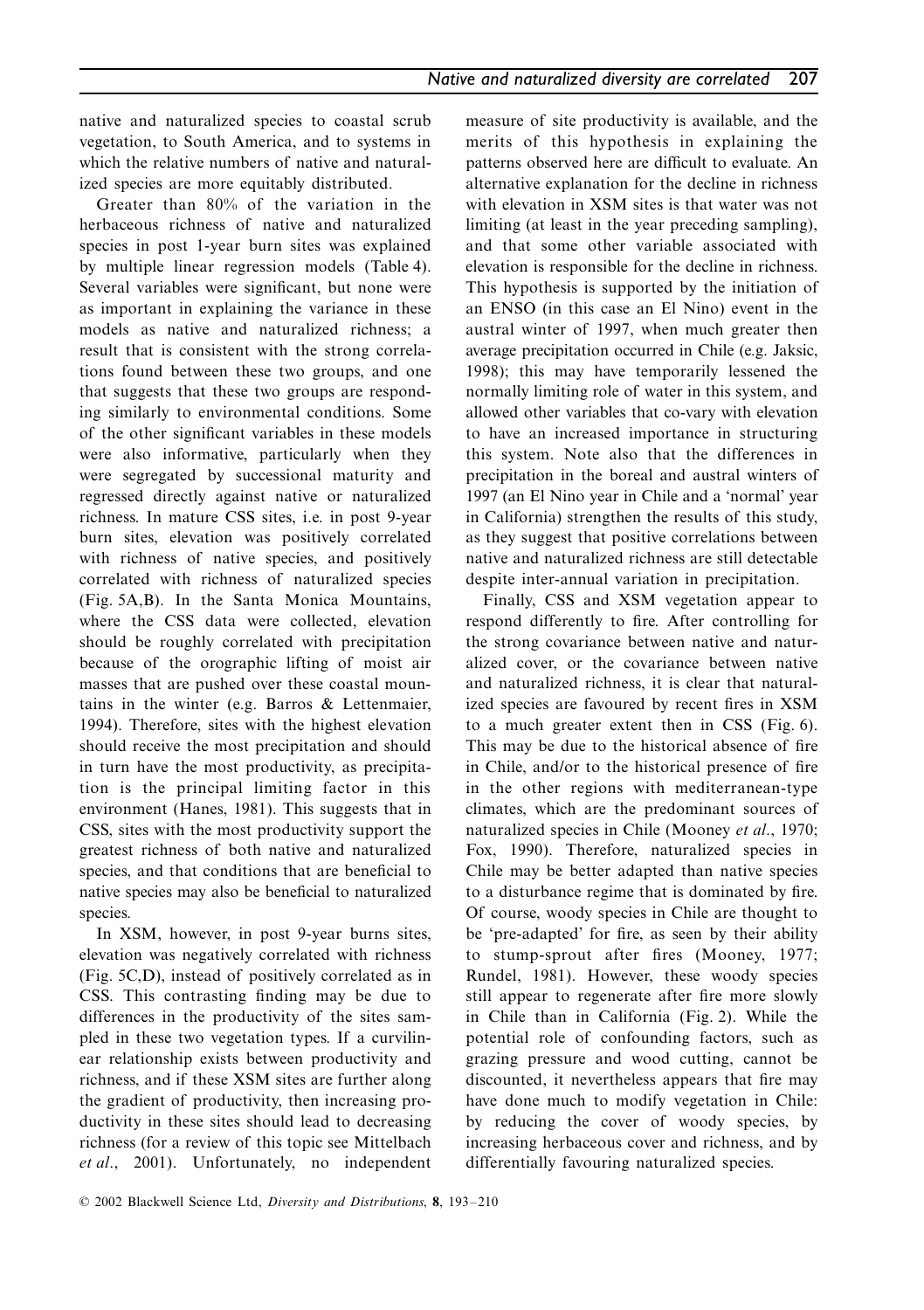# **ACKNOWLEDGMENTS**

The design of this study, as well as the manuscript itself, benefited greatly by comments from J. Keeley, G. Stevens, J. Brown, T. Lowrey, M. Huston, and one anonymous referee. I am thankful to S. Gaines for a discussion of statistical approaches. I am indebted to R. Sauvajot and D. Kamradt of the NPS in California and to E. Romero and C. del Rio of CONAF in Chile for their assistance in locating appropriate sites. Logistical support in Chile was provided by P. Marquet, S. Navarette, and the P. Universidad Católica de Chile. For assistance with plant identification, I am grateful to B. Prigge and J. Keeley in California and to C. Marticorena, R. Rodríguez, O. Matthei, M. Quezada, and M. Baeza in Chile. I am particularly indebted to H. Hansen for both field and moral support throughout this study. Financial assistance was provided by grants from the South-western Park and Monument Association, the graduate research allocation committee of the Department of Biology, the student research allocation committee, and the Latin American Institute of the University of New Mexico. This is contribution number 81 of the Partnership for Interdisciplinary Studies of Coastal Oceans (PISCO): A Long-Term Ecological Consortium funded by the David and Lucile Packard Foundation.

## **REFERENCES**

- Armesto, J.J. & Martínez, J.A. (1978) Relations between vegetation structure and slope aspect in the mediterranean region of Chile. *Journal of Ecology* **66**, 881–889.
- Arroyo, M.T.K., Cavieres, L., Marticorena, C. & Muñoz-Schick, M. (1995) Convergence in the mediterranean floras in central Chile and California: insights from comparative biogeography. *Ecology and biogeography of mediterranean ecosystems in Chile, California, and Australia* (ed. by M.T.K. Arroyo, P.H. Zedler & M.D. Fox), pp. 43– 88. Springer-Verlag, New York.
- Baker, H.G. & Stebbins, G.L., eds (1965) *The genetics of colonizing species*. Academic Press, New York.
- Barros, A.P. & Lettenmaier, D.P. (1994) Dynamic modeling of orographically induced precipitation. *Review of Geophysics* **32**, 265–284.
- Burke, M.J.W. & Grime, J.P. (1996) An experimental study of plant community invasibility. *Ecology* **77**, 796–790.
- Carlton, J.T. (1979) Introduced invertebrates of San Francisco Bay. *San Francisco Bay: the urbanized estuary* (ed. by T.J. Conomos), pp. 427–444. American Association for the Advancement of Science, Pacific Division, San Francisco.
- Case, T.J. (1991) Invasion resistance, species buildup and community collapse in model competition communities. *Metapopulation Dynamics* (ed. by M.E. Gilpin & I. Hanski), pp. 239–266. Academic Press, London.
- Court, A. (1974) The climate of the conterminous United States. *Climates of North America* (ed. by R.A. Bryson & F.K. Hare), pp. 193–343. Elsevier. Scientific Publishing Co, Amsterdam.
- Crawley, M.J. (1987) What makes a community invasible? *Colonization, succession and stability* (ed. by A.J. Gray, M.J. Crawley & P.J. Edwards), pp. 429–453. Blackwell Scientific Publications, Oxford.
- D'Antonio, C.M. & Vitousek, P.M. (1992) Biological invasions by exotic grasses, the grass/fire cycle, and global change. *Annual Review of Ecology and Systematics* **23**, 63–87.
- Davis, M.A., Grime, J.P. & Thompson, K. (2000) Fluctuating resources in plant communities: a general theory of invasibility. *Journal of Ecology* **88**, 528–534.
- Drake, J.A., Mooney, H.A., di Castri, F., Groves, R.H., Kruger, F.J., Rejmánek, & M. Williamson, eds (1989) *Biological invasions: a global perspective.* Wiley, New York.
- Ebenhard, T. (1988) Introduced birds and mammals and their ecological effects. *Swedish Wildlife Research* **13**, 1–107.
- Elton, C.S. (1958) *The ecology of invasions by animals and plants*. Methuen Ltd, London.
- Fox, M.D. (1990) Mediterranean weeds: exchanges of invasive plants between the five mediterranean regions of the world. *Biological invasions in Europe and the Mediterranean Basin* (ed. by F. di Castri, A.J. Hansen & M. Debussche), pp. 179– 200. Kluwer. Academic Publishers, Boston.
- Fritts, T.H. & Rodda, G.H. (1998) The role of introduced species in the degradation of island ecosystems: a case history of Guam. *Annual Review of Ecology and Systematics* **29**, 113–140.
- Groves, R.H. & Burdon, J.J., ed. (1986) *Ecology of biological invasions*, p. 166. Cambridge University Press, Cambridge.
- Gulmon, S.L. (1977) A comparative study of the grassland of California and Chile. *Flora* **166**, 261– 278.
- Hanes, T.L. (1981) California chaparral. *Ecosystems of the World 11: Mediterranean-Type Shrublands* (eds F. di Castri, D.W. Goodall & R.L. Specht), pp. 139–174. Elsevier. Scientific Publishing Co, Amsterdam.
- Hengeveld, R. (1989) *Dynamics of Biological Invasions*, p. 160. Chapman & Hall, New York.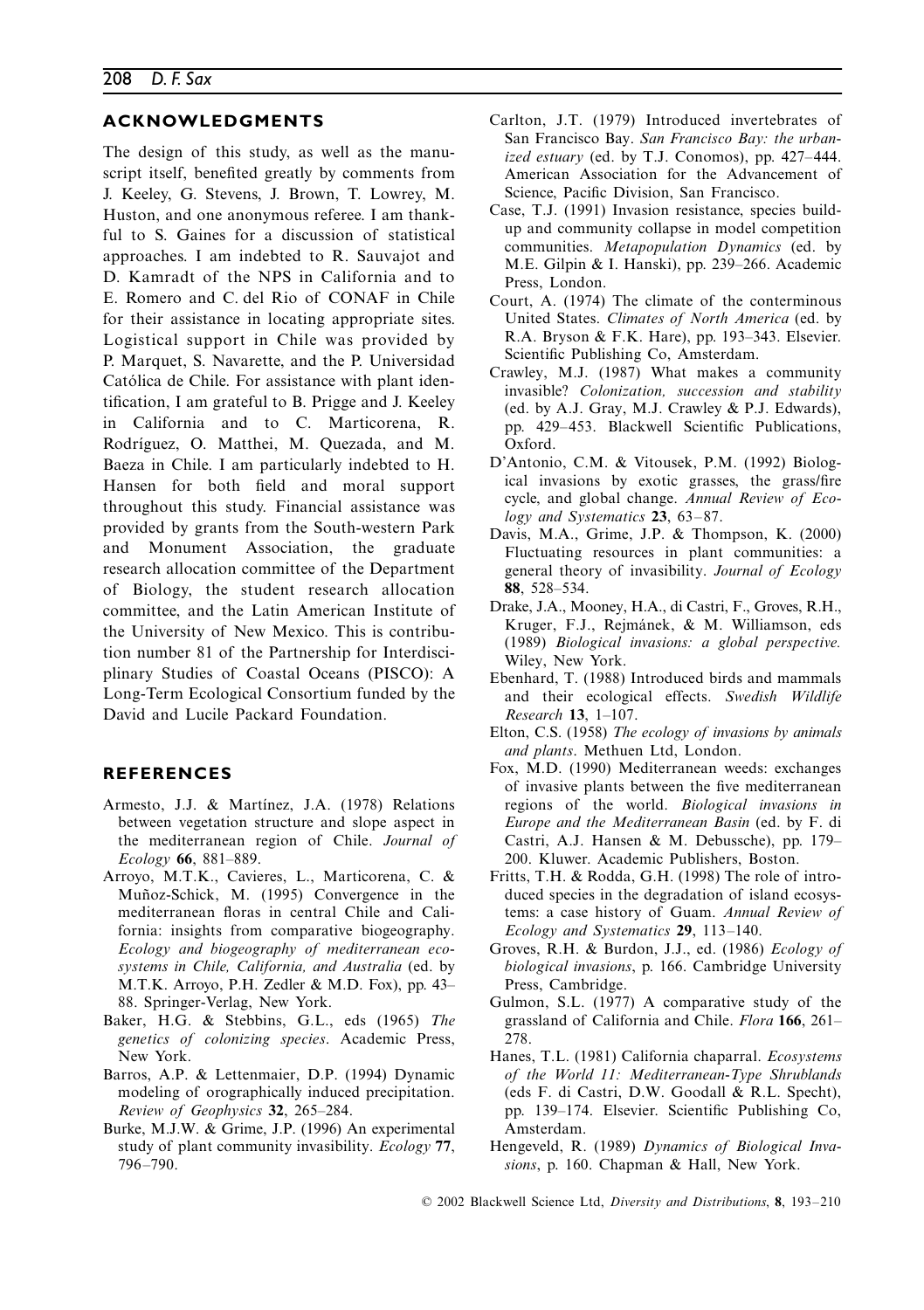- Huston, M.A. (1994) *Biological Diversity: the Coexistence of Species on Changing Landscapes*, p. 681. Cambridge University Press, Cambridge.
- Jaksic, F.M. (1998) The multiple facets of El Nino Southern Oscillation in Chile. *Revista Chilena de Historia Natural* **71**, 121–131.
- Kareiva, P. (1996) Developing a predictive ecology for non-indigenous species and ecological invasions. *Ecology* **77**, 1651–1652.
- Keeley, J.E. (1986) Resilience of mediterranean shrub communities to fires. *Resilience in Mediterranean-Type Ecosystems* (eds B. Dell, A.J.M. Hopkins & B.B. Lamont), pp. 95–112. Dr. Dr W. Junk Publishers, Dordrecht, Netherlands.
- Keeley, J.E. (1995) Seed-germination patterns in fire-prone mediterranean-climate regions. *Ecology and Biogeography of Mediterranean Ecosystems in Chile, California, and Australia* (eds M.T.K. Arroyo, P.H. Zedler & M.D. Fox), pp. 239–273. Springer-Verlag, New York.
- Keeley, S.C. & Johnson, A.W. (1977) A comparison of the pattern of herb and shrub growth in comparable sites in Chile and California. *American Midland Naturalist* **97**, 120–132.
- Knops, J.M.H., Griffin, J.R. & Royalty, A.C. (1995) Introduced and native plants of the Hastings Reservation, central coast California: a comparison. *Biological Conservation* **71**, 115–123.
- Kruger, F.J., Breytenbach, G.J., MacDonald, I.A.W. & Richardson, D.M. (1989) The characteristics of invaded mediterranean-climate regions. *Biological Invasions: a Global Perspective* (eds J.A. Drake, H.A. Mooney, F. di Castri, R.H. Groves, F.J. Kruger, M. Rejmánek & M. Williamson), pp. 181– 213. John Wiley & Sons, New York.
- Lane, J. (1993) Over wintering monarch butterflies in California: past and present. *Natural History Museum of Los Angeles County Science Series* **38**, 335–344.
- Levine, J.M. (2000) Species diversity and biological invasions: relating local process to community pattern. *Science* **288**, 852–854.
- Lonsdale, W.M. (1999) Global patterns of plant invasions and the concept of invasibility. *Ecology* **80**, 1522–1536.
- MacDonald, I.A.W., Loope, L.L., Usher, M.B. & Hamann, O. (1989) Wildlife conservation and the invasion of nature reserves by introduced species: a global perspective. *Biological Invasions: a Global Perspective* (eds J.A. Drake, H.A. Mooney, F. di Castri, R.H. Groves, F.J. Kruger, M. Rejmánek  $&$  M. Williamson), pp. 215–255. John Wiley  $&$ Sons, New York.
- Mack, R.N. (1981) Invasion of *Bromus tectorum* L. into western North America: an ecological chronicle. *Agro-Ecosystems* **7**, 145–165.
- Mack, M.C. & D'Antonio, C.M. (1998) Impacts of biological invasions on disturbance regimes. *Trends in Ecology and Evolution* **13**, 195–198.
- Matthei, J.O., Marticorena, C., Rodriguez, R. & Quezada, M. (1995) *Manual de las Malezas que Crecen en Chile*. Alfabeta Impresores, Santiago, Chile.
- Miller, A. (1976) The climate of Chile. *Climates of Central and South America* (ed. by W. Schwerdtfeger), pp. 113–145. Elsevier Scientific Publishing Co, Amsterdam.
- Mittelbach, G.G., Steiner, C.F., Scheiner, S.M., Gross, K.L., Reynolds, H.L., Waide, R.B., Willig, M.R., Dodson, S.I. & Gough, L. (2001) What is the observed relationship between species richness and productivity? *Ecology* **82**, 2381–2396.
- Mooney, H.A. (1977) Frost sensitivity and resprouting behavior or analogous shrubs of California and Chile. *Madrono* **24**, 74–78.
- Mooney, H.A., Dunn, E.L., Shropshire, F. & Song, L. (1970) Vegetation comparisons between the mediterranean climatic areas of California and Chile. *Flora* **159**, 480–496.
- Moyle, P.B. & Light, T. (1996) Fish invasions in California: do abiotic factors determine success? *Ecology* **77**, 1666–1670.
- Munz, P.A. & Keck, D.D. (1959) *A California flora*. University of California Press, Berkeley.
- Parsons, D.J. (1976) Vegetation structure in the mediterranean scrub communities of California and Chile. *Journal of Ecology* **64**, 435– 447.
- Planty-Tabacchi, A., Tabacchi, E., Naiman, R.J., Deferrari, C. & Decamps, H. (1996) Invasibility of species-rich communities in riparian zones. *Conservation Biology* **10**, 598–607.
- Randall, J.M., Rejmánek, M. & Hunter, J.C. (1998) Characteristics of the exotic flora of California. *Fremontia* **26**, 3–12.
- Rejmánek, M. (1996) Species richness and resistance to invasions. *Biodiversity and ecosystem processes in tropical forests*, Ecological Studies Vol. 122 (ed. by G.H. Orians, R. Dirzo & J.H. Cushman), pp. 153–172. Springer-Verlag, Berlin.
- Richardson, D.M., Pyek, P., Rejmánek, M., Barbour, M.G., Panetta, F.D. & West, C.J. (2000) Naturalization and invasion of naturalized plants: concepts and definitions. *Diversity and Distributions* **6**, 93–107.
- Richardson, D.M., Williams, P.A. & Hobbs, R.J. (1994) Pine invasions in the Southern Hemisphere: determinants of spread and invadability. *Journal of Biogeography* **21**, 511–527.
- Rundel, P.W. (1981) The matorral zone of central Chile. *Ecosystems of the world 11: Mediterraneantype shrublands* (ed. by F. di Castri, D.W. Goodall & R.L. Specht), pp. 175–201. Elsevier Scientific Publishing Co, Amsterdam.
- Sawyer, J.O. & Keeler-Wolf, T. (1995) *A manual of California vegetation.* California Native Plant Society, Sacramento.
- Sax, D.F. (2001) Latitudinal gradients and geographic ranges of exotic species: implications for
- © 2002 Blackwell Science Ltd, *Diversity and Distributions*, **8**, 193–210